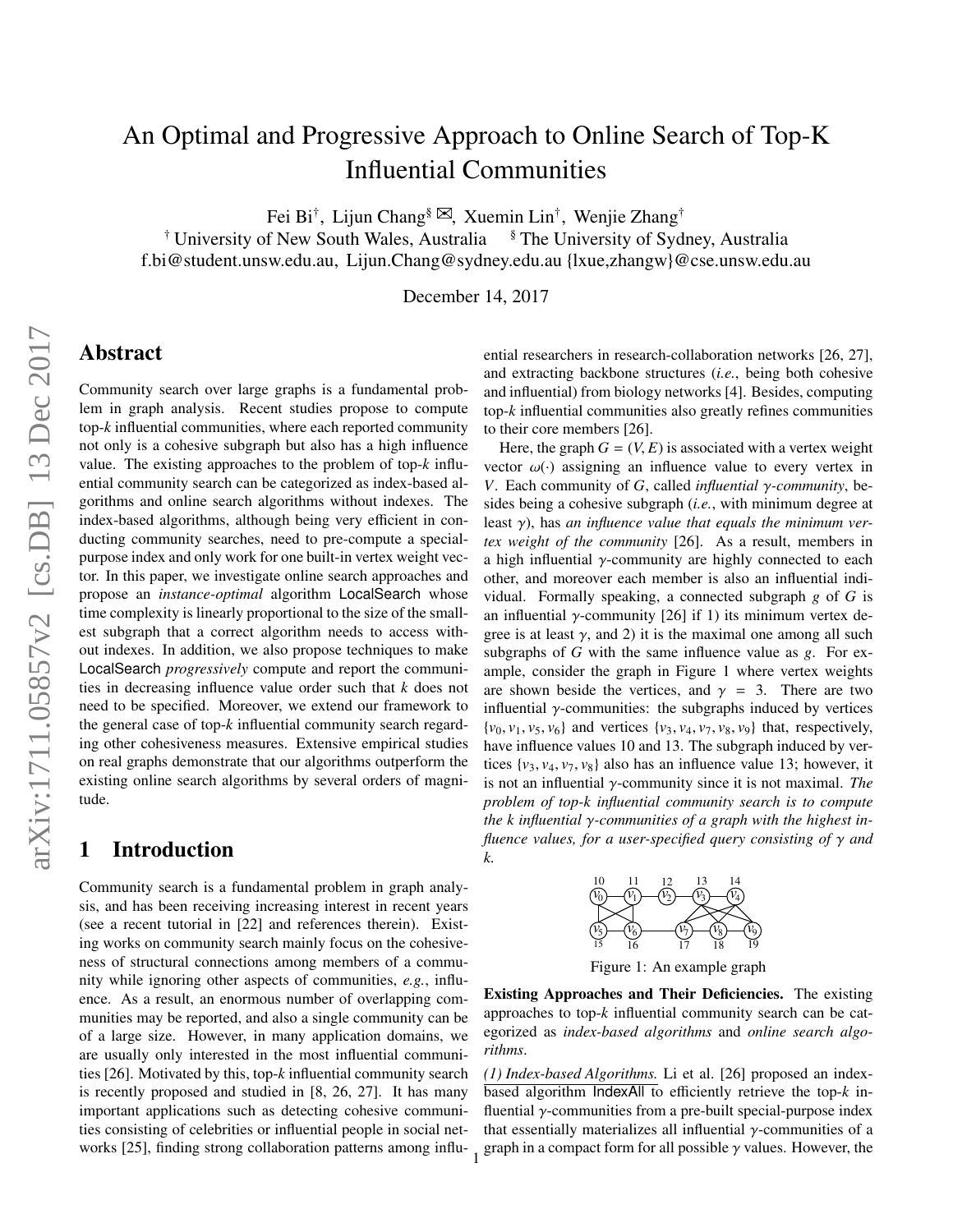special-purpose index adds a large burden to the graph processing system, as it is time-consuming to update the index when the graph changes. Moreover, IndexAll cannot process queries that impose vertex weight vectors different from the one used in the index.

*(2) Online Search Algorithms.* Online search algorithms without pre-computing indexes are investigated in [8, 26]. Firstly, Li et al. [26] proposed an OnlineAll algorithm, which online computes all influential  $\gamma$ -communities in a graph in increasing influence value order. OnlineAll iteratively applies the following three subroutines: 1) reduce the current graph to its γ-core (*i.e.*, maximal subgraph with minimum degree at least  $\gamma$ ); 2) identify the connected component of the resulting graph containing the vertex with the minimum weight, which is the next influential  $γ$ -community; and 3) remove the minimumweight vertex from the graph. During this process, the last *k* identified influential  $\gamma$ -communities are the results. Among the above three subroutines of OnlineAll, the second one is the most time-consuming due to the overlapping nature of the influential  $\gamma$ -communities [8]. In view of this, Chen et al. [8] proposed a Forward algorithm which conducts the second subroutine of OnlineAll (*i.e.*, connected component computation) only for the last *k* iterations; as a result, Forward improves upon OnlineAll. Nevertheless, both OnlineAll and Forward are global search algorithms that need to traverse the entire graph for finding just the top- $k$  influential  $\gamma$ -communities.

Challenges and Our Online Local Search Approach. In this paper, we aim to compute the top- $k$  influential  $\gamma$ -communities by conducting a *local search* on the graph *G without precomputing indexes*, to overcome the deficiencies of the existing algorithms. The benefits of local search without indexes are two-fold.

- It does not incur any burden to the graph data management system, regarding index construction and index maintenance.
- It can efficiently process a query by visiting only a small portion of the graph *G*.

However, there are three challenges to tackle to achieve this.

- It is challenging to determine whether a given subgraph of *G* is sufficient for processing a query.
- It is challenging to choose a proper subgraph to process.
- It is challenging to carry out the ideas efficiently for realtime query processing over large graphs.

Note that, the Backward algorithm proposed in [8] tried to conduct a local search for computing top-*k* influential γcommunities, but it fails by having a quadratic time complexity and is outperformed by Forward when  $\gamma$  is large [8].

We propose a local search framework to tackle the above challenges, based on the following ideas. Firstly, we prove that *if the subgraph*  $G_{\geq \tau}$  *of* G contains at least k influential  $\gamma$ *communities, then the top-k influential*  $\gamma$ -communities in  $G_{\geq \tau}$  is *the query result,* where  $G_{\geq \tau}$  denotes the subgraph of *G* induced by all vertices with weights at least  $\tau$ . Thus, our goal is to find the smallest subgraph  $G_{\geq \tau^*}$  of *G* containing at least *k* influential γ-communities. Secondly, we prove that *the number of influential* γ*-communities in a subgraph*  $G_{\geq \tau}$  *of G is non-decreasing*  $\frac{1}{2}$  top-*k* influential community search regarding other cohesive-

*when τ decreases*. Thus, we can find the target subgraph  $G_{≥τ*}$ by iteratively decreasing the value of  $\tau$  until reaching the target value. Thirdly, to efficiently implement the above ideas, we propose to only process (*i.e.*, count the number of influential *y*-communities for) the subgraphs  $G_{\geq \tau_1}, G_{\geq \tau_2}, \ldots$ , such that the size of  $G_{\geq \tau_i}$  is around twice the size of  $G_{\geq \tau_{i-1}}$  for every  $i > 1$ . For example, to compute the top-2 influential  $\gamma$ -communities in the graph in Figure 2(a) with  $\gamma = 3$ , we first count the number of influential  $\gamma$ -communities in the subgraph  $G_{\geq 9}$  as shown in Figure 2(b), which is 1. Thus, we need to find another smaller  $\tau$ such that the size of  $G_{\geq \tau}$  is around twice the size of  $G_{\geq 9}$ ; we obtain  $\tau_2 = 5$  and  $G_{\geq 5}$  is shown in Figure 2(c). As there are three influential  $\gamma$ -communities in  $G_{\geq 5}$  — the subgraphs induced by vertices  $\{v_0, v_1, v_5, v_6\}$ ,  $\{v_3, v_4, v_8, v_9\}$  and  $\{v_3, v_4, v_8, v_9, v_{10}\}$ , respectively — the top-2 are the result.



Figure 2: An example of our local search framework

As a critical subroutine in our local search framework, we propose a linear-time algorithm to count the number of influential γ-communities in an arbitrary given subgraph of the graph *G*. As a result, we prove that the time complexity of our local search algorithm LocalSearch is linear to the size of the largest subgraph that it accesses. We also show that the subgraph that LocalSearch accesses is at most a constant (specifically, 3) times larger than the smallest subgraph  $G_{\geq \tau^*}$ that an online search algorithm without indexes needs to access for correctly computing the top- $k$  influential  $\gamma$ -communities. Thus, LocalSearch is instance-optimal among the class of online search algorithms without indexes.

Moreover, we propose techniques to make LocalSearch progressively compute and report the influential  $\gamma$ -communities in decreasing influence value order such that *k* does not need to be specified in the query. The user can terminate the algorithm at any time once determining that enough influential  $\gamma$ -communities have been reported. Our instance-optimality result of LocalSearch also carries over to the progressive approach. It is worth noting that the existing global search algorithms OnlineAll and Forward are only able to report the *k* communities at the end of the algorithm.

Finally, we also extend our local search framework to the case of non-containment community search and to the case of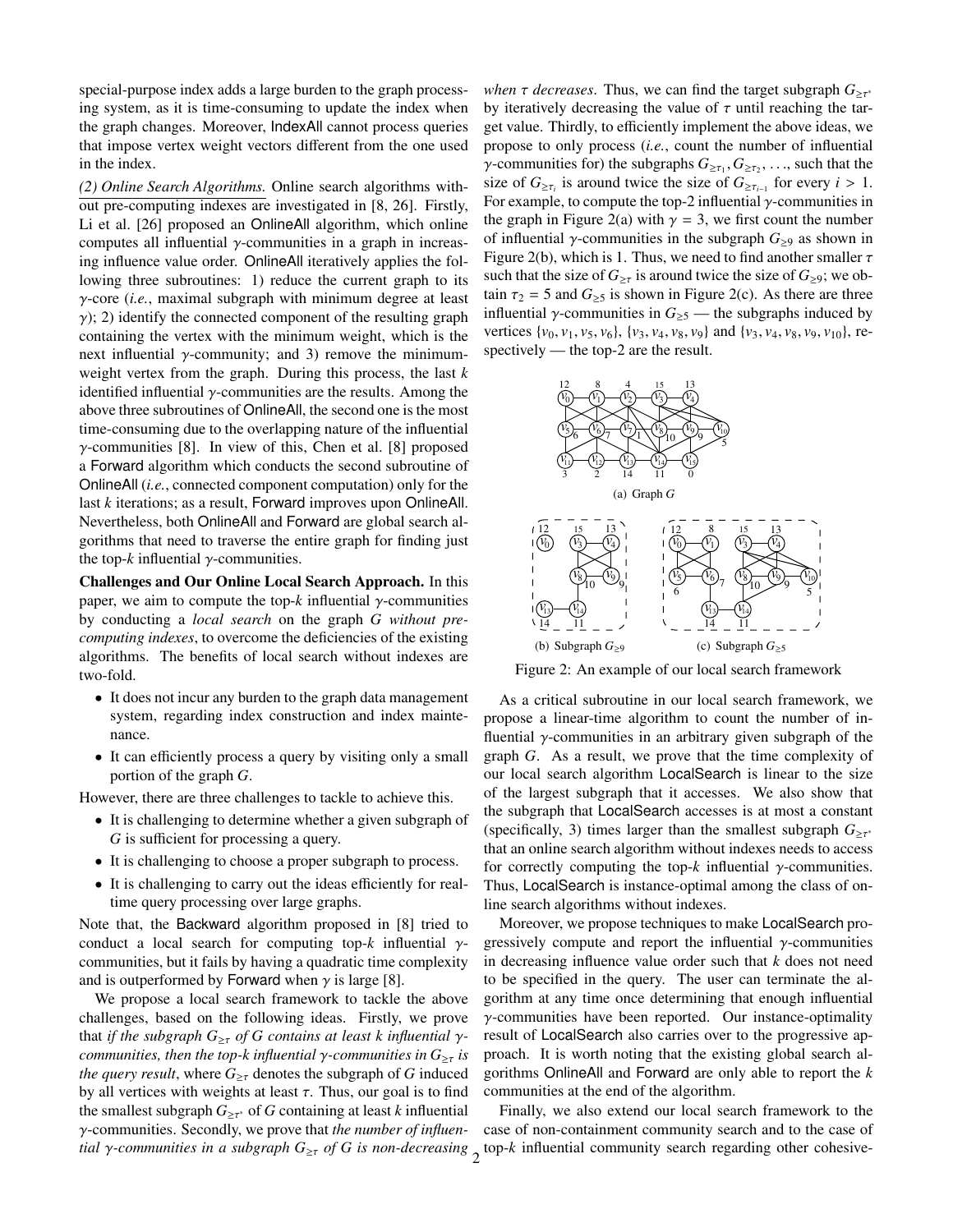#### ness measures.

Contributions. Our main contributions are summarized as follows.

- We propose an instance-optimal algorithm LocalSearch, whose time complexity is linearly proportional to the size of the smallest subgraph that a correct algorithm without indexes needs to access, for computing the top-*k* influential  $γ$ -communities (Section 3).
- We propose techniques to make LocalSearch progressively compute and report the influential  $\gamma$ -communities in decreasing influence value order (Section 4).
- We extend our local search framework to the general case of top-*k* influential community search regarding other cohesiveness measures (Section 5).

Extensive experimental results in Section 6 show that our local search algorithms outperform the existing online search algorithms by several orders of magnitude.

Related Works. Besides top-*k* influential community search as discussed above, other related works are categorized as follows.

*(1) Community Detection.* Community detection is a longstudied problem [15], which aims to find all communities in a graph for a given community definition. A community is a group of vertices that are similar to each other and dissimilar to vertices outside the community. The existing community definitions can be categorized as, *(1) graph partitioning* that divides the vertices of a graph into *k* groups of predefined size such that the number of inter-group edges is minimized [2, 24, 37], *(2) hierarchical clustering* that reveals the multi-level structure of the graph by computing the similarity for each pair of vertices [18, 28], *(3) partitional clustering* that divides vertices into *k* clusters such that the cost function defined on distances/disimilarities between vertices is minimized [19, 30, 33], and *(4) spectral clustering* that partitions the graph by using the eigenvectors of the matrix derived from the graph [14, 29, 35]. Due to inherent problem natures, these techniques cannot be used to compute top-*k* influential communities studied in this paper.

*(2) Cohesive Subgraph Computation.* Computing cohesive subgraphs in a graph has been extensively studied in [6, 7, 11, 17, 31, 32, 34, 40], where a cohesive subgraph can be regarded as a community. The cohesiveness of a graph is measured by the minimum degree (aka, *k*-core) [32, 34], the average degree (aka, edge density) [7, 17], the minimum number of triangles each edge participates in (aka, *k*-truss) [11, 31], or the edge connectivity (aka, *k*-edge connected components) [6, 40]. These works focus on computing all maximal subgraphs whose cohesiveness is no smaller than a user-given threshold. Due to different problem definitions, these techniques cannot be applied to the problem studied in this paper.

*(3) Community Search.* Recently, cohesive community search is receiving increasing interests (see [22] and references therein). Given one query vertex or a set of query vertices, cohesive community search is to find a subgraph such that (1) it contains all query vertices and  $(2)$  its cohesiveness is no smaller  $\frac{1}{3}$  complexities of such extensions in our future work.

than the user given threshold. For example, *k*-core-based community search is studied in [1, 16, 36], edge density-based community search is studied in [39], *k*-truss-based community search is studied in [21, 23], and edge connectivity-based community search is studied in [5, 20]. As influences of vertices are not considered in these works, these techniques cannot be applied to the problem of top-*k* influential community search.

# 2 Preliminaries

In this paper, we focus on a *vertex-weighted undirected graph*  $G = (V, E, \omega)$ , where *V* is the set of vertices,  $E \subseteq V \times V$  is the set of edges, and  $\omega$  is a weight vector that assigns each vertex  $u \in V$  a weight denoted by  $\omega(u)$ . Here, the weight  $\omega(u)$ represents the *influence* of vertex *u*, which can be its PageRank value, centrality score, h-index, social status, and etc; the larger the value, the more influential the vertex is. Following the existing works [8, 26], we assume that the weights of vertices are pre-given<sup>1</sup>, and each vertex has a distinct weight (*i.e.*,  $\omega(u) \neq \omega(v)$ ,  $\forall u \neq v$ ). For a given value  $\tau$ , we use  $V_{\geq \tau}$  to denote the subset of *V* consisting of all vertices with weights no less than  $\tau$  (*i.e.*,  $V_{\geq \tau} = \{u \in V \mid \omega(u) \geq \tau\}$ ). In the following, for ease of presentation we simply refer to a vertex-weighted undirected graph as a graph when the context is clear.

We denote the size of a graph  $G$  by  $size(G)$ , which is the summation of the number of vertices and the number of edges in *G*; that is,  $size(G) = |V| + |E|$ . The set of neighbors of  $u \in V$ in *G* is denoted by  $N(u) = \{v \in V \mid (u, v) \in E\}$ , and the degree of  $u$  is denoted by  $d(u)$ , which is the number of neighbors of *u* (*i.e.*, *d*(*u*) = |*N*(*u*)|). Given a subset *S* ⊆ *V* of vertices, the subgraph of *G* induced by *S* is denoted by *G*[*S* ], which consists of all edges of *G* whose both end-points are in *S*; that is,  $G[S] =$  $(S, \{(u, v) \in E \mid u, v \in S\}, \omega)$ . For presentation simplicity, we use  $G_{\geq \tau}$  to denote the subgraph of *G* induced by vertices  $V_{\geq \tau}$  $(i.e., G_{\geq \tau} = G[V_{\geq \tau}]).$ 

Influential Community. This paper aims to identify influential communities from a given large graph *G*, where each community is a cohesive subgraph of *G* and has an influence value. The influence value of a subgraph is defined in below, which is shown to be robust to outliers as discussed in [26].

DEFINITION 2.1: [26] Given a subgraph  $g = (V(g), E(g), \omega)$ of *G*, the *influence value* of *g*, denoted by  $f(g)$ , is defined as the minimum weight of the vertices in  $g(i.e., f(g)) =$  $\min_{u \in V(g)} \omega(u)$ .

For the cohesiveness measure, many definitions have been proposed and studied in the literature, *e.g.*, *k*-core [32, 34], edge density [7, 17], *k*-truss [11, 31], edge connectivity [6, 10, 40]. Among them, the *k*-core-based cohesiveness measure has been widely adopted, due to its simplicity and fast computability. Thus, we mainly focus on *k*-core-based community search in

<sup>&</sup>lt;sup>1</sup>Note that, the techniques proposed in this paper can be extended to the case that the weights of vertices are computed online based on a query, *e.g.*, the weight of a vertex is the reciprocal of the shortest distance to query vertices as studied in closest community search [23]. We will analyze the time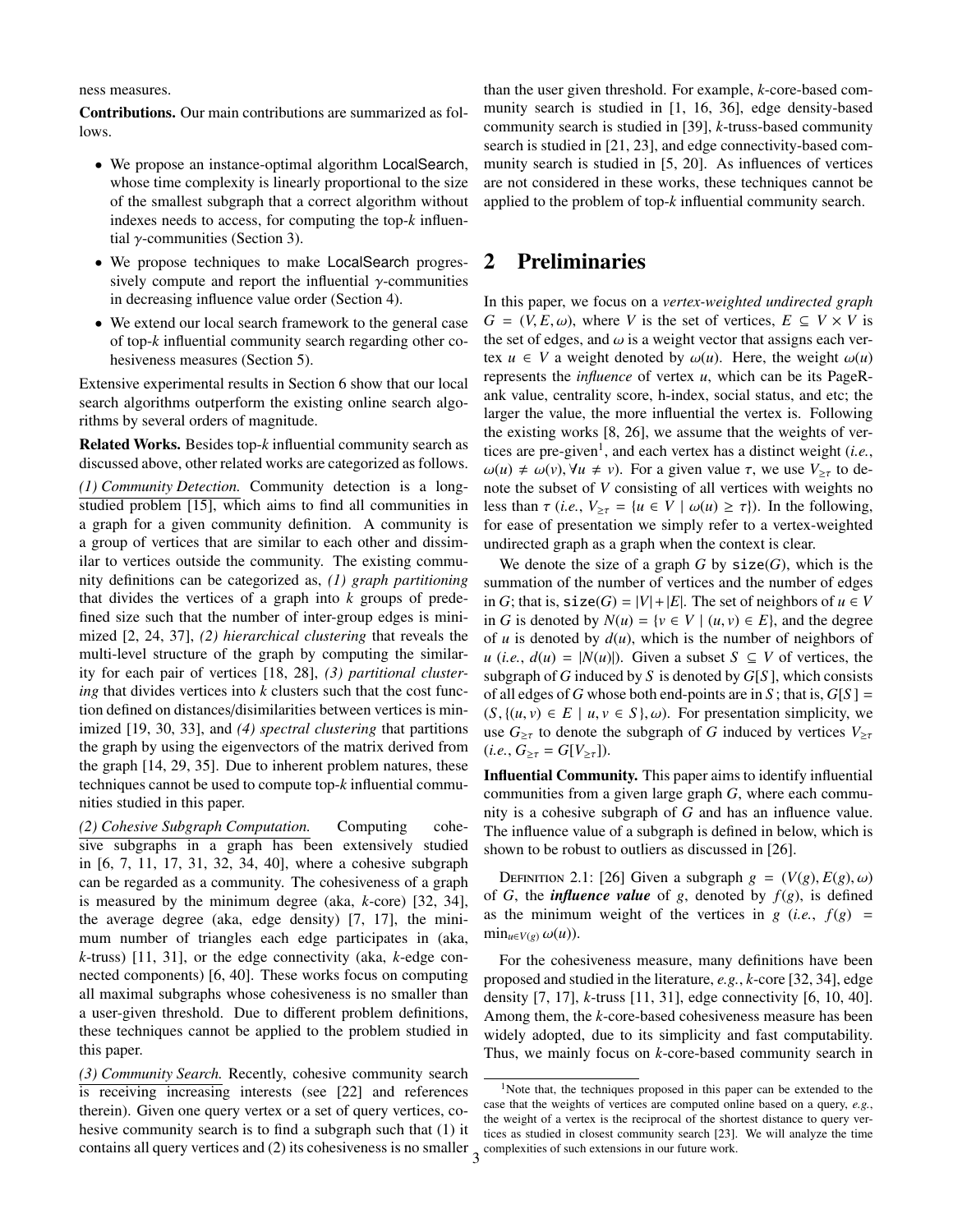the following, and will extend our techniques to other cohesiveness measures in Section 5.

DEFINITION 2.2: [26] Given a graph *G* and an integer  $\gamma$ , an *influential* γ*-community* is a *vertex-induced subgraph g* of *G* such that the following constraints are satisfied.

- *Connected: g* is a connected subgraph;
- *Cohesive:* each vertex *u* in *g* has a degree at least γ, *i.e.*, the minimum degree of *g* is at least  $\gamma$ ;
- *Maximal:* there exists no other subgraph *g*' of *G* such that (1)  $g'$  is a supergraph of *g* with  $f(g') = f(g)$ , and (2)  $g'$  is also connected and cohesive.



EXAMPLE 2.1: Consider the graph in Figure 3 and  $\gamma = 3$ . The subgraph  $g_1$  induced by vertices  $\{v_3, v_{10}, v_{11}, v_{12}, v_{20}\}$  is connected, and has a minimum degree 3 and an influence value 9. However, it is not an influential  $\gamma$ -community because it is not maximal; that is, the subgraph  $g_2$  induced by vertices  ${v_3, v_9, v_{10}, v_{11}, v_{12}, v_{13}, v_{20}}$  is an influential  $\gamma$ -community with the same influence value as  $g_1$ . Note that, the subgraph induced by vertices  $\{v_3, v_{11}, v_{12}, v_{20}\}$  is also an influential  $\gamma$ -community; this is because, although it is a subgraph of  $g_2$ , it has a larger influence value  $(i.e., 18)$  than  $g_2$ .

In the following, for presentation simplicity, we simply refer to an influential  $\gamma$ -community by the set of vertices from which the influential  $\gamma$ -community is induced.

**Problem Statement.** Given a graph  $G = (V, E, \omega)$ , and two query parameters  $\gamma$  and  $k$ , the problem of top- $k$  influential community search is to extract the  $k$  influential  $\gamma$ -communities with the highest influence values from *G*.

For example, consider the graph in Figure 3 with  $\gamma = 3$  and  $k = 4$ . The top-4 influential *γ*-communities are {*v*<sub>3</sub>, *v*<sub>11</sub>, *v*<sub>12</sub>, *v*20}, {*v*1, *v*6, *v*7, *v*16}, {*v*3, *v*11, *v*12, *v*13, *v*20} and {*v*1, *v*5, *v*6, *v*7, *v*16} with influence values 18, 14, 13 and 12, respectively.

# 3 A Local Search Approach

In the following, we first develop a local search framework for efficient top-*k* influential community search in Section 3.1, and then present our approach in Section 3.2, while the instanceoptimality of our local search approach is illustrated in Section 3.3.

#### 3.1 The Framework

**Properties of Influential**  $\gamma$ **-community.** Firstly, we prove some important properties of influential  $\gamma$ -community in the following lemmas and theorems.

LEMMA 3.1: *For any two values*  $\tau_1 \leq \tau_2$ , *every influential*  $\gamma$ *community in*  $G_{\geq \tau_2}$  *is also an influential*  $\gamma$ -community in  $G_{\geq \tau_1}$ . *Note that,*  $G_{\geq \tau_1}$  *is a supergraph of*  $G_{\geq \tau_2}$ *.* 

Proof: We prove the lemma by contradiction. Assume there is an influential  $\gamma$ -community  $g$  in  $G_{\geq \tau_2}$  that is not an influential *γ*-community in  $G_{\geq \tau_1}$ . Note that, *g* is also a subgraph of  $G_{\geq \tau_1}$ . Then, *g* must violate the maximality constraint of influential  $\gamma$ community in  $G_{\geq \tau_1}$ , since the connectivity and the cohesiveness constraints are satisfied for *g*. That is, there is a subgraph *g*' of  $G_{\geq \tau_1}$  that (1) is a supergraph of *g* with  $f(g') = f(g)$ , and (2) also satisfies the connectivity and cohesiveness constraints. From the definition of influence value of a subgraph and the fact that *g* is a subgraph of  $G_{\geq \tau_2}$ , *g'* must also be a subgraph of  $G_{\geq \tau_2}$ ; this contradicts that *g* is an influential  $\gamma$ -community in  $G_{\geq \tau_2}$ . Thus, the lemma holds.

LEMMA 3.2: *For any two values*  $\tau_1 \leq \tau_2$  *and an influential*  $\gamma$ -community g in  $G_{\geq \tau_1}$ , if the influence value of g is no smaller than  $\tau_2$ , then g is also an influential  $\gamma$ -community in  $G_{\geq \tau_2}$ .

Proof: It is easy to see that for such an influential  $\gamma$ community *g* with  $f(g) \geq \tau_2$ , *g* is a subgraph of  $G_{\geq \tau_2}$  and it satisfies the connectivity and the cohesiveness constraints. Moreover, *g* is maximal in  $G_{\geq \tau_2}$  since (1) it is maximal in  $G_{\geq \tau_1}$ and (2)  $G_{\geq \tau_2}$  is a subgraph of  $G_{\geq \tau_1}$ . Thus, *g* is an influential *γ*-community in  $G_{\geq \tau_2}$ . . **In the contract of the contract of the contract of the contract of the contract of the contract of the contract of the contract of the contract of the contract of the contract of the contract of the contract of the cont** 

THEOREM 3.1: Let  $\tau^*$  be the largest value such that  $G_{\geq \tau^*}$  con*tains at least k influential* γ*-communities. Then, the set of top-k influential* γ*-communities in G*≥<sup>τ</sup> <sup>∗</sup> *is the set of top-k influential* γ*-communities in G.*

Proof: First of all, we assume that *G* contains at least *k* influential γ-communities; otherwise,  $τ^*$  in the statement of the theorem is not properly defined. Let  $\tau_{min}$  be the minimum vertex weight in *G*, then  $G_{\geq \tau_{min}}$  is the same as *G* and moreover  $\tau_{min} \leq \tau^*$ . From Lemma 3.1, we know that each influential  $\gamma$ -community in  $G_{\geq \tau^*}$  is also an influential  $\gamma$ -community in *G*. It is easy to see that all influential  $\gamma$ -communities in  $G_{\geq \tau^*}$  have influence values at least  $\tau^*$ . From Lemma 3.2, we also know that each influential  $\gamma$ -community in G that is not contained in  $G_{\geq \tau^*}$  must have an influence value smaller than  $\tau^*$ . Thus, the theorem holds.

The Framework. Following Theorem 3.1, to compute the top- $k$  influential γ-communities in  $G$ , we can first identify the largest influence value  $\tau^*$  such that  $G_{\geq \tau^*}$  contains at least *k* influential γ-communities, and then return the set of top-*k* influential  $\gamma$ -communities in  $G_{\geq \tau^*}$  as the result. In this way, we only need to work on the subgraph  $G_{\geq \tau^*}$  which can be much smaller than *G*. For example,  $\frac{\text{size}(G_{\geq t^*})}{\text{size}(G)}$  is smaller than 0.073% across all the graphs tested in our experiments for  $k = 10$  and  $\gamma = 10$ . However, it is non-trivial to obtain the appropriate influence value  $\tau^*$ .

From Lemma 3.1, we know that the number of influential *γ*-communities in the subgraph  $G_{\geq \tau}$  increases along with the decreasing of  $\tau$ . Thus, one possible way to computing  $\tau^*$  is conducting a binary search on the sequence of all possible vertex weights in  $G$ . However, it is time consuming to count the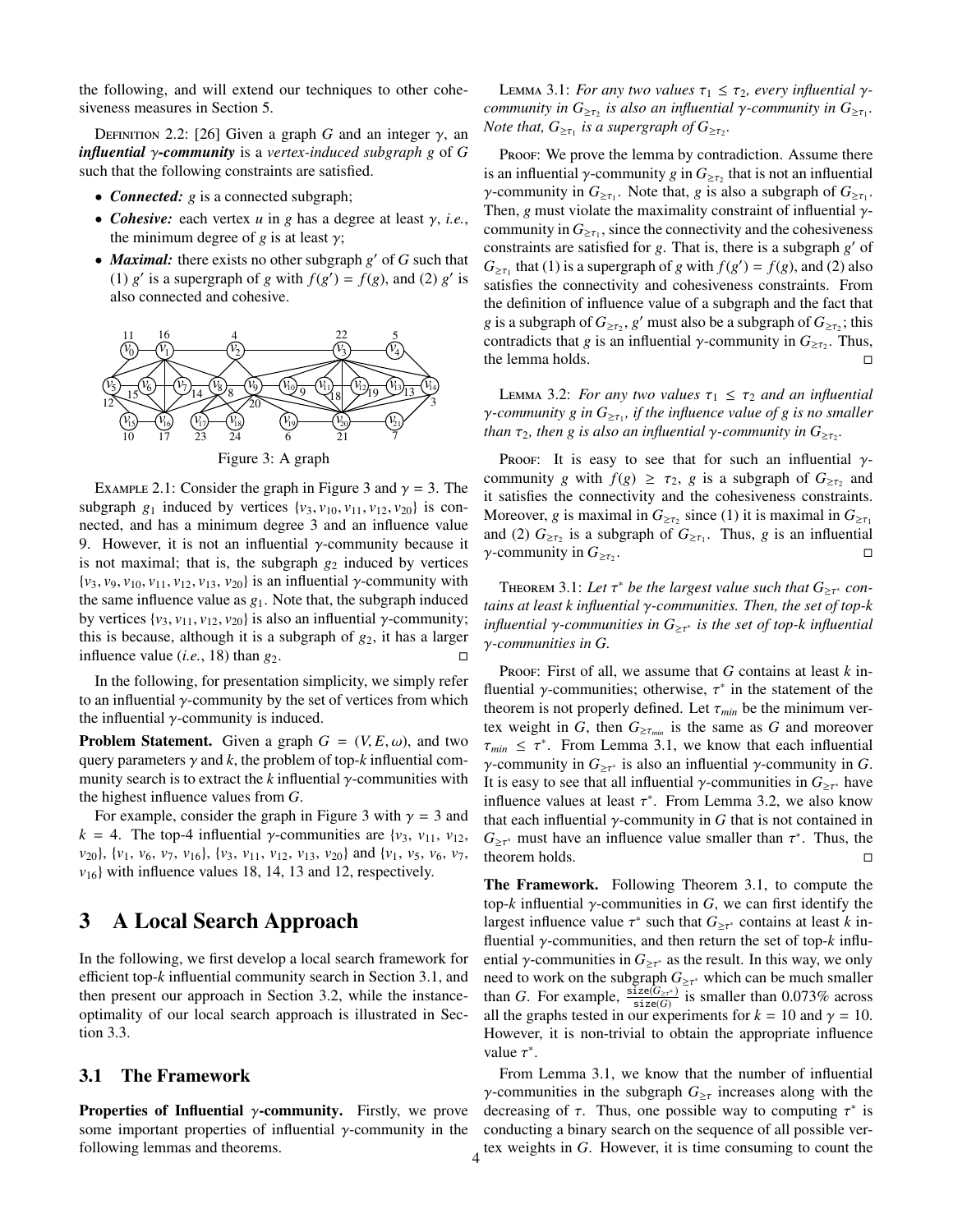number of influential γ-communities in a graph, which takes linear time to the size of the graph (see Section 3.2.1), and the size of the first subgraph of *G* tested by the binary search may be as large as half of  $size(G)$ . Thus, binary search does not save the computational cost.

Algorithm 1: LocalSearch

**Input:** A graph  $G = (V, E, \omega)$ , and two integers *k* and  $\gamma$ Output: Top-*k* influential γ-communities in *G*

- <sup>1</sup> τ<sup>1</sup> ← the largest τ value such that *G*≥<sup>τ</sup> would contain at least *k* influential  $\gamma$ -communities;
- $2 \ i \leftarrow 1$ ;
- 3 while CountIC( $G_{\geq \tau_i}$ ,  $\gamma$ ) < *k* and  $G_{\geq \tau_i} \neq G$  do
- $\tau_{i+1} \leftarrow \max \left\{ \left\{ \tau \mid \texttt{size}(G_{\geq \tau}) \geq \delta \cdot \texttt{size}(G_{\geq \tau_i}) \right\} \cup \left\{ \tau_{min} \right\} \right\};$ /\* τ*min* is the smallest vertex weight in *G* \*/;  $\mathbf{5}$   $i \leftarrow i+1;$
- 6 **return** top-*k* communities in  $\mathsf{EnumIC}(G_{\geq \tau_i});$

In this paper, we propose to use the exponential growth strategy for computing the target  $\tau$  value; that is, we iteratively increase the size of the graph  $G_{\geq \tau}$ , with a growing ratio of  $\delta$ , for processing. The proper setting of  $\delta$  will be discussed in Section 3.3. The pseudocode of our framework is shown in Algorithm 1. We first heuristically compute the largest  $\tau_1$  value such that  $G_{\geq \tau_1}$  would contain at least *k* influential *γ*-communities (Line 1). For example,  $\tau_1$  could be set as the  $(k + \gamma)$ -th largest vertex weight in  $G$ ; that is, the  $k$  influential  $\gamma$ -communities contain at least  $k+\gamma$  distinct vertices. Then, as long as  $G_{\geq \tau_i}$  contains less than *k* influential  $\gamma$ -communities (*i.e.*, CountIC( $G_{\geq \tau_i}$ ) < *k*) and  $G_{\geq \tau_i}$  is not the same as *G* (Line 3), we find the next largest  $\tau_{i+1}$  value such that the size of  $G_{\geq \tau_{i+1}}$  is at least  $\delta$  times the size of  $G_{\geq \tau_i}$  (Line 4), and increment *i* by 1 (Line 5); note that, if  $size(G)$  is smaller than  $\delta \cdot size(G_{\geq \tau_i})$ , then we set  $\tau_{i+1}$  as the smallest vertex weight  $\tau_{min}$  in *G*. Finally, we compute and return the top-*k* influential γ-communities in  $G_{\geq \tau_i}$ , which is obtained by invoking  $\textsf{EnumIC}(G_{\geq \tau_i})$ , as the result (Line 6).

Graph Organization. As we will show in Section 3.2.1 that computing the number of influential  $\gamma$ -communities in a graph  $g(i.e., CountIC(g))$  can be conducted in linear time to the size of *g*, which is measured by the number of vertices and the number of edges in it. Consequently, we also need efficient techniques to retrieve the induced subgraph  $G_{\geq \tau}$  in linear time to its size. To do so,

 $\star\star$  we assume the vertices of *G* are *pre-sorted* in decreasing order with respect to their weights.

Thus, regarding a  $\tau$ , the subset  $V_{\geq \tau}$  of vertices can be trivially retrieved in  $O(|V_{\geq \tau}|)$  time. To also retrieve the induced edges in  $G_{\geq \tau}$  in linear time,

 $\star \star$  we *pre-partition* the adjacent neighbors  $N_G(u)$  of each vertex *u* into two disjoint sets:  $N_G^{\geq}(u)$  contains all neighbors of *u* whose weights are no smaller than  $\omega(u)$ , and  $N_G^<(u)$  contains the neighbors of *u* whose weights are smaller than  $\omega(u)$ .

These will support efficient online/ad-hoc queries across every *k* and  $\gamma$ , while avoiding the maintenance of indexes [26].  $\frac{1}{5}$  is outputted as the result of the query.





Figure 4: Running example of our local search framework

Thus, to construct  $G_{\geq \tau}$ , we only need to retrieve the set  $N_G^{\geq}(u)$ of neighbors for each  $u \in V_{\geq \tau}$ , which can be conducted in linear time.

Based on our graph organization, we can efficiently implement Line 4 of Algorithm 1 (*i.e.*, enlarging  $G_{\geq \tau_i}$  to obtain  $G_{\geq \tau_{i+1}}$ whose size is at least  $\delta \cdot \text{size}(G_{\geq \tau_i})$  as follows. We first let  $G_{\geq \tau_{i+1}}$  be the same as  $G_{\geq \tau_i}$ , and then iteratively add into  $G_{\geq \tau_{i+1}}$ the highest-weighted vertex *u* in  $G\backslash G_{\geq \tau_{i+1}}$  and also an undirected edge between *u* and each of its neighbors in  $N_G^{\geq}(u)$ , until the obtained subgraph has a size at least  $\delta \cdot \text{size}(G_{\geq \tau_i})$ . It is easy to see that  $G_{\geq \tau_{i+1}}$  is obtained from  $G_{\geq \tau_i}$  in time linear to  $size(G_{\geq \tau_{i+1}}) - size(G_{\geq \tau_{i}}).$ 



Figure 5: Top-4 influential  $\gamma$ -communities

EXAMPLE 3.1: Consider the graph *G* in Figure 3, with  $\gamma = 3$ and  $k = 4$ . The vertices of G in decreasing weight order are shown in Figure 4(a). Initially, we set  $\tau_1$  to be the weight of the 7-th vertex (*i.e.*,  $v_{11}$ ) since the top-4 influential  $\gamma$ -communities will contain at least  $k + \gamma = 7$  distinct vertices. Thus,  $\tau_1 = 18$ and the subgraph  $G_{\geq \tau_1}$  is shown in Figure 4(b). By invoking CountIC on  $G_{\geq \tau_1}$ , we know that  $G_{\geq \tau_1}$  contains only one influential  $\gamma$ -community.

Then, we need to find the largest  $\tau_2$  value such that the size of  $G_{\geq \tau_2}$  is at least  $\delta$  times the size of  $G_{\geq \tau_1}$ ; assume  $\delta = 2$ . As  $G_{\geq \tau_1}$  has 7 vertices and 11 edges, the size of  $G_{\geq \tau_1}$  is 18. We iteratively add the next highest-weight vertex into the subgraph  $G_{\geq \tau_1}$ . Firstly, we add  $v_{16}$  which has no edges to the subgraph. Secondly, we add  $v_1$  with one edge to  $v_{16}$  to the subgraph. So on so forth. Until after adding  $v_5$  to the subgraph, the size of the subgraph becomes 36. Thus,  $\tau_2 = \omega(v_5) = 12$  and  $G_{\geq \tau_2}$  is shown in Figure 4(c).

By invoking CountIC on  $G_{\geq \tau_2}$ , we know that  $G_{\geq \tau_2}$  has four influential  $γ$ -communities. Thus, EnumIC computes the top-4 influential  $\gamma$ -communities in  $G_{\geq \tau_2}$  as shown in Figure 5, which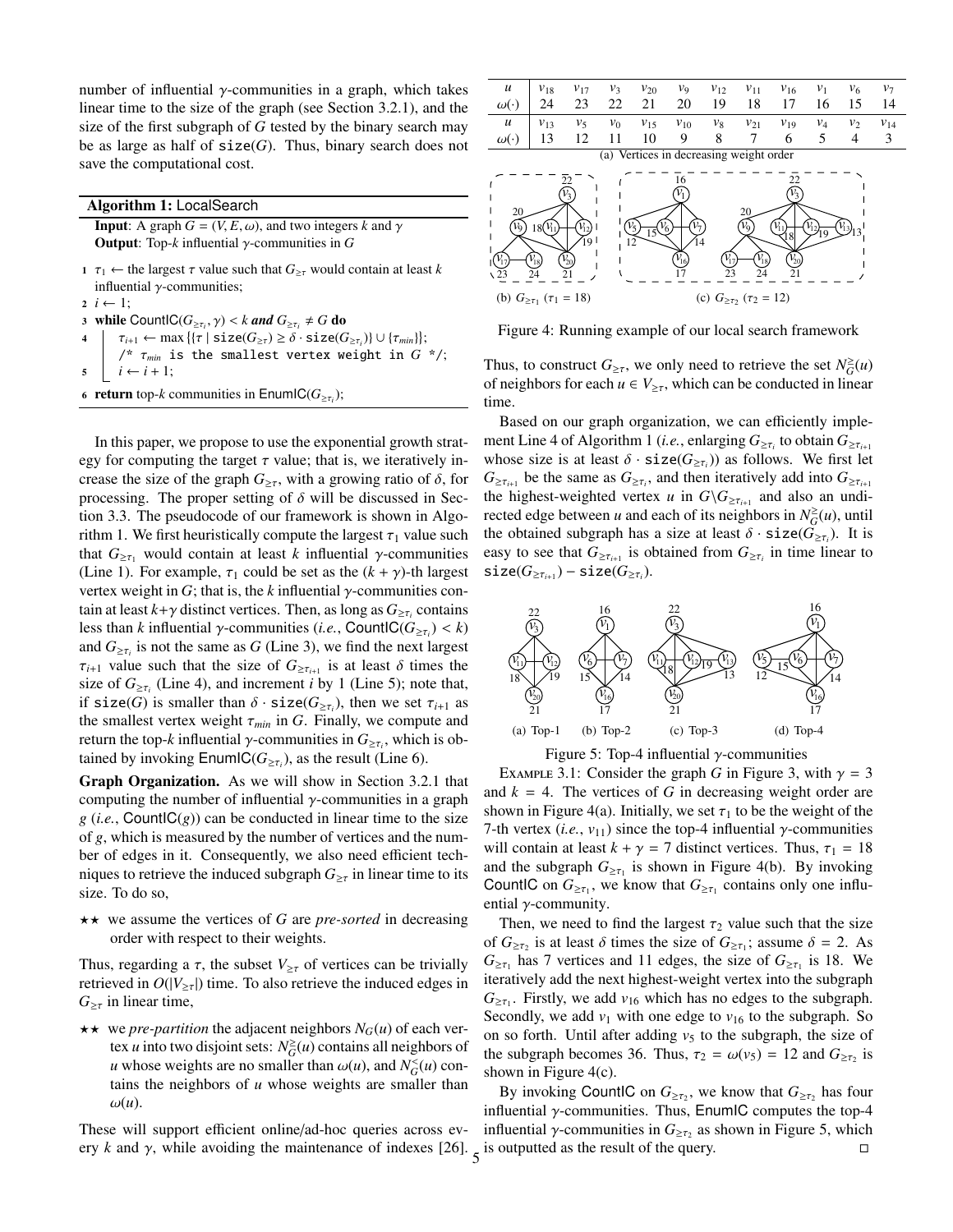Remark. In our framework in Algorithm 1, the graph *G* can be either main memory resident, or disk resident, or stored in a database. The only requirement is that there is an interface to retrieve the vertices (together with their neighbors  $N_G^{\geq}(\cdot)$ ) in decreasing weight order. For example, if *G* is stored on disk, then Algorithm 1 can work in an I/O-efficient manner in a similar way to the semi-external algorithm in [27], as follows. It assumes that the main memory is large enough to store constant information regarding vertices as well as a subset of all edges of *G*, and it sorts edges in decreasing weight order in a preprocessing step, where the weight of an edge equals the minimum weight of its two end-points [27]. Thus, the neighbors in  $N_G^{\geq}(v)$ of *v* are stored consecutively on disk, and to construct  $G_{\geq \tau_{i+1}}$ from  $G_{\geq \tau_i}$ , the edges of  $G_{\geq \tau_{i+1}}$  that are not in  $G_{\geq \tau_i}$  are loaded sequentially from disk to main memory; then, the computations regarding  $G_{\geq \tau_{i+1}}$  are conducted in main memory.

In the following, we assume that *G* is stored in main memory for presentation simplicity; nevertheless, we also evaluate our algorithm for the scenario that *G* is stored on disk in Section 6.

#### 3.2 Our Approach

In Algorithm 1, CountIC can be achieved by invoking EnumIC. However, it is expected that counting the number of influential  $\gamma$ -communities in a graph would be easier than enumerating them. This is because that, the total size of influential γ-communities in a graph can be much larger than the size of the graph, since they may overlap with each other [8, 26]. Nevertheless, the existing algorithms do not count the influential  $\gamma$ -communities in a graph without enumerating them, and they take time at least linear to the size of the top- $k$  influential  $\gamma$ communities. Thus, we propose new algorithms for counting, as well as enumerating, influential  $\gamma$ -communities in a graph in the following two subsections.

#### 3.2.1 Influential  $\gamma$ -community Counting

We first define the notion of keynode regarding influential  $\gamma$ community in the following.

DEFINITION 3.1: A vertex *u* in a graph *G* is a *keynode* regarding a  $\gamma$  value if there exists a subgraph g of G such that g has an influence value  $\omega(u)$  and the minimum vertex degree of g is at least  $\gamma$ ; note that, this subgraph *g* must contain *u* according to the definition of influence value.

For example,  $v_7$  in Figure 3 is a keynode regarding  $\gamma = 3$ , since the subgraph induced by vertices  $\{v_1, v_6, v_7, v_{16}\}$  has an influence value  $\omega(v_7) = 14$  and a minimum degree at 3. It can also be verified that  $v_6$  is not a keynode regarding  $\gamma = 3$ . In the following, for presentation simplicity we simply call a vertex a keynode without referring to the  $\gamma$  value which can be inferred from the context.

In order to efficiently count the number of influential  $\gamma$ communities in a graph, we prove the following lemmas regarding keynode.

*one influential* γ*-community in G with influence value* τ*.*

Proof: We prove the lemma by contradiction. Assume there are two influential  $\gamma$ -communities in G with influence value  $\tau$ , let them be  $g_1$  and  $g_2$ . Then, there is a unique vertex  $u$  in  $G$ with  $\omega(u) = \tau$ ; moreover, *u* is in both  $g_1$  and  $g_2$ . Note that, according to the definition of influential  $\gamma$ -community, none of  $g_1$  and  $g_2$  can be a proper subgraph of the other. Let  $V_1$  and  $V_2$ be the sets of vertices in  $g_1$  and in  $g_2$ , respectively. It is easy to see that the subgraph  $G[V_1 \cup V_2]$  also satisfies the connectivity and cohesiveness constraints of Definition 2.2 and moreover,  $G[V_1 \cup V_2]$  is a proper supergraph of both  $g_1$  and  $g_2$ . This contradicts that  $g_1$  and  $g_2$  are influential  $\gamma$ -communities. Thus, the lemma holds.

Lemma 3.4: *There is a one-to-one correspondence between influential* γ*-communities in a graph G and keynodes in G. Thus, the number of keynodes in G equals the number of influential* γ*-communities in G.*

Proof:  $(\implies)$  Given an influential *γ*-community *g* in *G*, let *u* be the vertex in *g* with the minimum weight. It is easy to see that *u* is a keynode; we say that *u* is the corresponding keynode of *g*. According to Lemma 3.3, different influential  $\gamma$ -communities have different influence values, and thus have different corresponding keynodes.

 $(\Leftarrow)$  Given a keynode *u*, there is a subgraph *g* of *G* such that *g* has an influence value  $\omega(u)$  and the minimum vertex degree of  $g$  is at least  $\gamma$ , according to the definition of keynode. Without loss of generality, assume *g* is connected. Thus, either *g* is an influential  $\gamma$ -community or there is a maximal supergraph  $g'$ of *g* that also has an influence value  $\omega(u)$  and minimum vertex degree at least  $γ$ ; in the latter case,  $g'$  is an influential  $γ$ community. In either case, there is an influential  $\gamma$ -community with influence value  $\omega(u)$ . Moreover, according to Lemma 3.3, this influential  $\gamma$ -community is unique.

Thus, the lemma holds.

In the following, given an influential  $\gamma$ -community *g*, we use  $key(g)$  to denote the unique corresponding keynode in *g*, according to Lemma 3.4; that is, the vertex in *g* with the minimum weight. Note that, an influential  $\gamma$ -community may contain multiple keynodes, but it is uniquely determined by the keynode with the smallest weight  $(i.e., \text{key}(g))$ . For example,  $v_{11}$ ,  $v_7$ ,  $v_{13}$  and  $v_5$  are keynodes for the graph in Figure 3 with  $\gamma = 3$ , and they correspond to the four influential  $\gamma$ -communities shown in Figures 5(a), 5(b), 5(c), and 5(d), respectively.

LEMMA 3.3: *Given a graph G and a value*  $\tau$ , *there is at most*  $\int_6$  (Line 6), and then remove the keynode *u* from *g* and reduce the The Algorithm Countl C. Following Lemma 3.4, we count the number of influential γ-communities in a graph by computing the set of keynodes in the graph. The pseudocode is shown in Algorithm 2. Given a graph *g*, we first reduce *g* to its  $\gamma$ -core (Line 1), which is the maximal subgraph with minimum degree at least  $\gamma$  [34], and initialize a sequence keys of keynodes and a sequence cvs of vertices to be empty (Lines 2–3). cvs will be used in influential  $\gamma$ -community enumeration and will be discussed in Section 3.2.2; we ignore cvs for the current being. Then, while the graph *g* is not empty (Line 4), we get the vertex  *with the minimum weight in*  $*g*$  *(Line 5), which is a keynode*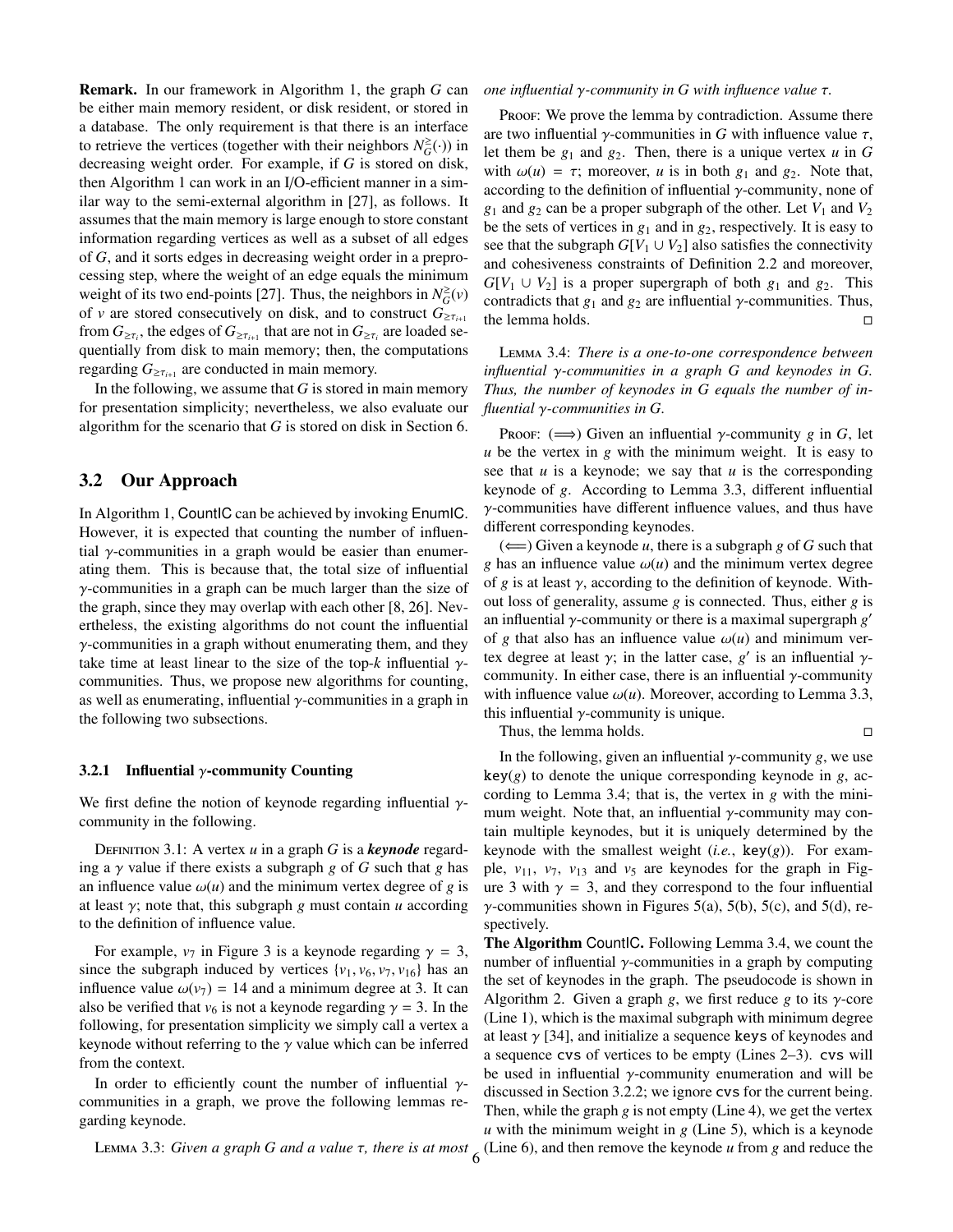```
Algorithm 2: CountlC
```
**Input:** A graph *g* and an integer  $\gamma$ **Output:** The number of influential  $\gamma$ -communities in *g* <sup>1</sup> *g* ← compute the γ-core of *g*; 2 keys  $\leftarrow \emptyset$ ; 3  $\text{cvs} \leftarrow \emptyset$ ; 4 while  $g \neq \emptyset$  do<br>5  $\downarrow u \leftarrow \text{arg mi}$  $u$  ← arg min<sub>v∈*g*</sub>  $\omega(v)$ ; 6 | Append  $u$  to the end of keys;  $7$  | Remove(*u*, *g*, cvs); /\* Compute the  $\gamma$ -core of  $g\$ u \*/; <sup>8</sup> return |keys|; Procedure Remove(*u*, *g*, cvs) <sup>9</sup> Initialize a queue *Q* by *u*; 10 **while**  $Q \neq \emptyset$  **do**<br>11 Pop a vertex Pop a vertex *v* from *Q*; 12 **for each** *neighbor*  $v'$  *of*  $v$  *in g* **do** 

13 **if** the degree of v' in g is  $\gamma$  then

14 | | Push  $v'$  into  $Q$ ;

15 Remove  $\nu$  from  $g$  and append  $\nu$  to the end of cvs;

resulting graph to its  $\gamma$ -core (Line 7).

The procedure Remove computes the γ-core of *g*\*u* (*i.e.*, the resulting graph by removing *u* from *g*). Note that, as input to Remove, the graph *g* itself is a *γ*-core, but  $g\u$  may not be. Thus, we only need to invoke Remove for *u*, which will then recursively remove all vertices whose degrees become less than  $\gamma$  as a result of removing vertices. This is achieved by the queue *Q* and checking that the degree of vertex *v* <sup>0</sup> before removing *v* is γ (Line 13); thus, each vertex is pushed into the queue *Q* at most once.

In Algorithm 2, we omit the details of computing γ-core of *g* at Line 1. This actually can be achieved by invoking the procedure Remove for each vertex in *g* whose degree is smaller than γ.



Figure 6: Running example of CountlC

EXAMPLE 3.2: Consider running CountIC on the subgraph  $G_{\geq \tau_2}$  shown in Figure 4(c) for  $\gamma = 3$ . Initially, we reduce the subgraph to its  $\gamma$ -core, which removes vertices  $\{v_9, v_{17}, v_{18}\}.$ Then, we iteratively pick the vertex *u* with the minimum weight from the remaining graph, add *u* to keys, and remove *u* from the graph and also maintain the  $\gamma$ -core. Firstly, we add  $v_5$  to keys, whose removal does not make other vertices' degrees to be smaller than  $\gamma$ ; thus, the procedure Remove merely removes  $v_5$  from the graph. Secondly, we similarly add  $v_{13}$  to keys and remove it from the graph. Thirdly, we add  $v_7$  to keys and remove it from the graph. The removal of  $v_7$  makes the degrees of  $v_1$ ,  $v_6$ ,  $v_{16}$  become smaller than than  $\gamma$ ; thus, they are all re-  $\frac{1}{7}$  the following lemma.

moved from the graph. Similarly, in the fourth step, we add  $v_{11}$ to keys and remove all remaining vertices from the graph; the algorithm terminates. The results of keys and cvs are shown in Figure 6. As there are four vertices in keys, we conclude that there are four influential *γ*-communities in  $G_{\geq 7}$ . .

Time Complexity and Correctness of CountIC. It is easy to see that the time complexity of CountIC (*i.e.*, Algorithm 2) is linear to size of the input graph  $g$  (*i.e.*,  $size(g)$ ). Note that at Line 13, rather than online counting the degree of a vertex, we maintain the degrees of all vertices at the beginning of Algorithm 2 and also when a vertex is removed from the graph at Line 15. We prove the correctness of Algorithm 2 in the following lemma and theorem.

Lemma 3.5: *After running Algorithm 2,* keys *is the set of keynodes in g.*

Proof: It is easy to verify that every vertex in keys is a keynode. Consider *u* obtained at Line 5, let *g<sup>u</sup>* be the graph from which  $u$  is obtained at Line 5. Then, the connected component of  $g_u$  containing *u* has an influence value  $\omega(u)$  and has a minimum degree at least  $\gamma$ . Thus,  $u$  is a keynode.

Now, we prove that every vertex of *g* that is not in keys is not a keynode. Firstly, it is obvious that the vertices removed at Line 1 when computing the  $\gamma$ -core of *g* are not keynodes. Secondly, it is easy to verify by induction that the vertices, other than *u*, removed at Line 15 are also not keynodes. Thus, the lemma holds.

Theorem 3.2: *Algorithm 2 correctly computes the number of influential* γ*-communities in a graph g.*

PROOF: This directly follows from Lemmas 3.4 and 3.5.  $\Box$ 

#### 3.2.2 Influential γ-community Enumeration

In this subsection, we show that the influential  $\gamma$ -communities can be obtained from the two arrays, keys and cvs, that are computed by CountIC.

From cvs to Communities. We call the vertex sequence in cvs as c*ommunity-aware* v*ertex* s*equence*, since the influential γ-communities can be extracted from it. From Section 3.2.1, we know that each keynode *u* corresponds to an influential γcommunity with influence value  $\omega(u)$ , denoted by IC(*u*). It is easy to verify that  $IC(u)$  for the *k* vertices in keys with the largest weights (*i.e.*, the last *k* vertices) are the top-*k* influential  $\gamma$ -communities; note that, vertices in keys are in increasing weight order. In the following, we show how to construct  $IC(u)$ efficiently from keys and cvs.

Firstly, given keys and cvs, we construct one group for each keynode in keys. Denote the group of keynode *u* by  $gp(u)$ , which consists of *u* and all vertices after *u* and before the next keynode in cvs; note that all keynodes of keys are in cvs. For example, for the keys and cvs in Figure 6,  $gp(v_5) = \{v_5\}$ ,  $gp(v_{13}) = \{v_{13}\}$ ,  $gp(v_7) = \{v_7, v_{16}, v_6, v_1\}$  and  $gp(v_{11}) = \{v_{11}, v_{20}, v_3, v_{12}\}$ , where the groups are also shown at the bottom of Figure 6.

Secondly,  $IC(u)$  can be obtained from  $gp(u)$  recursively by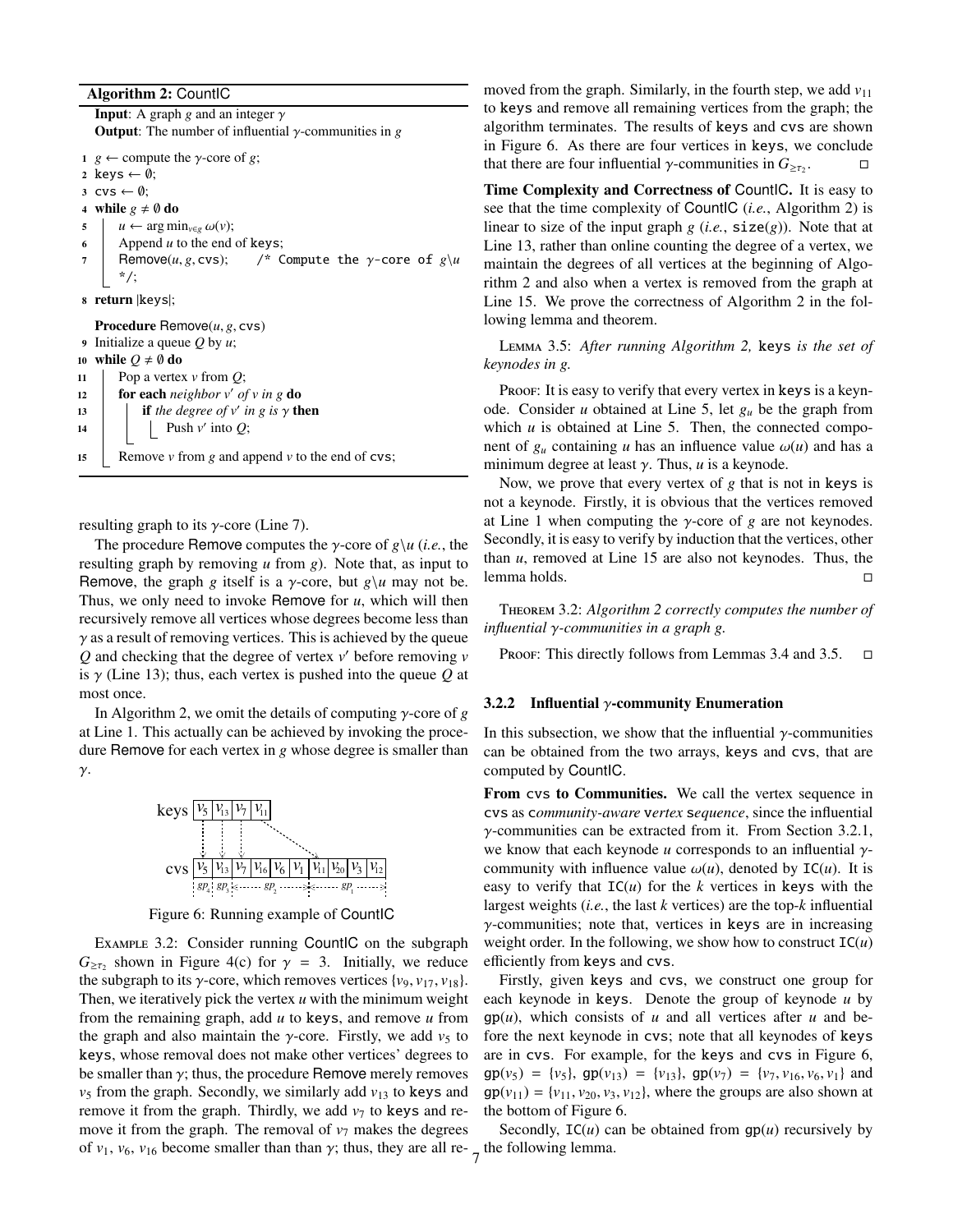LEMMA 3.6:  $IC(u)$  *equals the union of*  $gp(u)$  *and*  $IC(u')$  *for each keynode*  $u'$  (*in* **keys**) such that  $\omega(u') > \omega(u)$  and there is *an edge between a vertex of* gp(*u*) *and a vertex of* IC(*u* 0 )*; that is,*

 $\text{IC}(u) = \text{gp}(u) \cup \left( \bigcup_{u' \in \text{keys}, \omega(u') > \omega(u), (\text{gp}(u) \times \text{IC}(u')) \cap E \neq \emptyset} \text{IC}(u') \right).$ 

PROOF: Firstly, it is easy to verify that  $gp(u) \subseteq IC(u)$  for every keynode in keys. Secondly, for any two keynodes *u* and *v*, either  $IC(v) \cap IC(u) = \emptyset$  or  $IC(v) \subset IC(u)$ . Moreover,  $IC(v) \subset IC(u)$  holds if and only if 1)  $\omega(v) > \omega(u)$  and there is an edge between  $IC(v)$  and  $gp(u)$ , or 2) there is another keynode *v*' such that  $\omega(v') > \omega(u)$  and there is an edge between  $IC(v')$ and  $gp(u)$ , and  $IC(v) \subset IC(v')$ ; note that, in the latter case, we also have  $IC(v') \subset IC(u)$ . Thus, the lemma holds.  $\square$ 

Algorithm 3: EnumIC Input: A graph *g*, a sequence keys of keynodes, a sequence cvs of vertices, and an integer *k* Output: Top-*k* influential γ-communities 1 keys  $\leftarrow$  the last *k* keynodes in keys; 2 Initialize  $v2key(v) \leftarrow null$  for each vertex *v* in *g*; <sup>3</sup> for each *keynode u in* keys *in reverse order* do <sup>4</sup> Initialize Ch(*u*) ← ∅ and gp(*u*) ← ∅; <sup>5</sup> for each *vertex v in* cvs *starting from u* do 6 **i** if *v* is a keynode **and**  $v \neq u$  **then** break;  $\begin{array}{c|c} \hline \tau & \text{gr}(u) \leftarrow \text{gp}(u) \cup \{v\};\ \hline \mathbf{s} & \text{v2key}(v) \leftarrow u;\ \hline \end{array}$  $v2key(v) \leftarrow u;$ <sup>9</sup> for each *vertex v in* gp(*u*) do <sup>10</sup> for each *neighbor w of v in g* do 11 **if**  $v2key(w) \neq null$  and  $Find(w, v2key(\cdot)) \neq u$  then<br>
12 **ch**(*u*)  $\leftarrow$  Ch(*u*)  $\cup$  {Find(*w*, v2key(·))}:  $Ch(u)$  ←  $Ch(u)$  ∪ {Find(*w*, v2key(·))}; <sup>13</sup> Union(*w*, *u*); 14  $\bigcup_{v \in \text{Ch}(u)} \text{IC}(u) \leftarrow \text{gp}(u) \cup (\bigcup_{v \in \text{Ch}(u)} \text{IC}(v));$ 

The Algorithm EnumIC. Based on the above discussions, the pseudocode of influential  $\gamma$ -community enumeration algorithm is shown in Algorithm 3. Firstly, we reduce keys to contain only the last *k* vertices (Line 1), and initialize a *disjoint-set data structure* v2key (Line 2), which maintains for each vertex *v* the smallest keynode whose corresponding influential  $\gamma$ community contains *v*. Then, we process keynodes in keys in decreasing weight order (Lines 3–14). For each keynode *u*, we firstly obtain the group  $gp(u)$  (Line 7) and initialize  $v2key(v)$ to be *u* for each  $v \in gp(u)$  (Line 8), and then process the neighbors of vertices in gp(*u*) (Lines 9–13). For each neighbor *w*, we add the current smallest keynode whose corresponding influential  $\gamma$ -community contains *w* into Ch(*u*) (Line 12), and then set v2key( $\cdot$ ) to be *u* for all vertices in this influential γ-community (Line 13). Then, we have  $IC(u) = gp(u) \cup (\bigcup_{v \in Ch(u)} IC(v))$ .

Example 3.3: Consider the keys and cvs shown in Figure 6. The 4 keynodes in increasing weight order are  $v_5$ ,  $v_{13}$ ,  $v_7$ ,  $v_{11}$ . Firstly, we have  $gp(v_{11}) = \{v_{11}, v_{20}, v_3, v_{12}\}$  and  $Ch(v_{11}) = \emptyset$ , and  $gp(v_7) = \{v_7, v_{16}, v_6, v_1\}$  and  $Ch(v_7) = \emptyset$ ; thus,  $IC(v_{11}) =$  $gp(v_{11})$  and  $IC(v_7) = gp(v_7)$ . Secondly, we have  $gp(v_{13}) = \{v_{13}\}\$ and Ch( $v_{13}$ ) = { $v_{11}$ }, since  $v_{13}$  is connected to  $v_3$ ,  $v_{12}$ ,  $v_{20}$  that v2key(*v*<sub>20</sub>) = *v*<sub>11</sub>. Thus, IC(*v*<sub>13</sub>) = gp(*v*<sub>13</sub>)∪IC(*v*<sub>11</sub>). Similarly, we have  $TC(v_5) = qp(v_5) \cup TC(v_7)$ . we have  $IC(v_5) = gp(v_5) ∪ IC(v_7)$ .

Analysis. The correctness of Algorithm 3 follows from Lemma 3.6. The time complexity of Algorithm 3 is  $O(\text{size}(g))$ by using the technique in [5], where  $Find(\cdot, \cdot)$  and  $Union(\cdot, \cdot)$  are the two fundamental operations on disjoint-set data structure and can be implemented to run in constant amortized time [12]. It is worth noting that, at Line 14, we only link  $IC(v)$  to  $IC(u)$ without actually copying the content of  $IC(v)$  to  $IC(u)$ ; otherwise, the time complexity is also linear to the output size which can be larger than  $size(g)$ .

#### 3.3 Analysis of LocalSearch

In the following, we analyze the time complexity of our local search algorithm LocalSearch, discuss the setting of an appropriate  $\delta$  value, and prove the instance-optimality of LocalSearch.

**Time Complexity.** Let  $\tau^*$  be the target value as defined in Theorem 3.1, and  $G_{\geq \tau_h}$  be the subgraph that LocalSearch (*i.e.*, Algorithm 1) accesses before terminating. We prove the time complexity of LocalSearch by the following lemmas and theorem. Recall that,  $\delta > 1$  is a parameter used at Line 4 of Algorithm 1.

Lemma 3.7: *The time complexity of* LocalSearch *is O* (1 +  $\frac{1}{\delta-1}) \cdot \texttt{size}(G_{\geq \tau_h})$ ).

Proof: In Algorithm 1, a series of subgraphs (*i.e.*,  $G_{\geq \tau_1}, \ldots, G_{\geq \tau_h}$  are constructed and used as input to CountIC for counting influential  $\gamma$ -communities, and the last subgraph  $G_{\geq \tau_h}$  is utilized as input to EnumIC for computing the top-*k* influential γ-communities. Note that, each subgraph  $G_{\geq \tau}$  can be extracted from *G* in  $O(\text{size}(G_{\geq \tau}))$  time. Thus, the time complexity of LocalSearch is  $(\sum_{i=1}^{h} T_1(G_{\geq \tau_i})) + T_2(G_{\geq \tau_h})$ , where  $T_1(g)$  and  $T_2(g)$  represent the time complexities of CountIC and EnumIC, respectively. As  $T_1(g) = T_2(g) = O(\text{size}(g))$ and  $size(G_{\geq \tau_i}) \leq \frac{1}{\delta}size(G_{\geq \tau_{i+1}})$  for  $i < h$ , the time complexity of LocalSearch is  $O(\sum_{i=1}^{h} T_1(G_{\geq \tau_i}) + T_2(G_{\geq \tau_h})) =$  $O(\sum_{i=1}^h \texttt{size}(G_{\geq\tau_i}) + \texttt{size}(G_{\geq\tau_h})) = O(\sum_{i=1}^h \frac{1}{\delta^{h-i}}\texttt{size}(G_{\geq\tau_h})) =$  $O((1 + \frac{1}{\delta-1}) \cdot \texttt{size}(G_{\geq \tau_h}))$ )).  $\qquad \qquad \Box$ 

Lemma 3.8: *We have*  $size(G_{\geq \tau_h}) < 2\delta \cdot size(G_{\geq \tau^*})$ .

Proof: It is easy to see that  $\tau_{h-1} > \tau^* \geq \tau_h$  and  $size(G_{\geq \tau_{h-1}})$  $\leq$  size( $G_{\geq \tau^*}$ ). Let *u* be the vertex with the smallest weight in  $G_{\geq \tau_h}$  and let  $G_{\geq \tau_h} \setminus u$  be the resulting graph of removing *u* and all its adjacent edges from  $G_{\geq \tau_h}$ . Then,  $\text{size}(G_{\geq \tau_h}\setminus u)$  <  $\delta$  · size( $G_{\geq \tau_{h-1}}$ ). Moreover, we have size( $G_{\geq \tau_h}$ ) ≤ 2 ·  $size(G_{\geq\tau_h}\backslash u) + 1$ . Thus,  $size(G_{\geq\tau_h}) < 2\delta \cdot size(G_{\geq\tau^*})$ , and the lemma holds.

THEOREM 3.3: *The time complexity of* LocalSearch *is*  $O(\frac{2\delta^2}{\delta-1})$  $\frac{20}{\delta-1}$ .  $size(G_{\geq \tau^*})$ ).

**PROOF:** This directly follows from Lemmas 3.7 and 3.8.  $\Box$ 

are contained in  $IC(v_{11})$ ; that is,  $v2key(v_3) = v2key(v_{12}) = 8$  However, the constant factor in the time complexity will be Setting  $\delta$ . Following Theorem 3.3, the time complexity of LocalSearch is  $O(\text{size}(G_{\geq \tau^*}))$  for any given constant  $\delta > 1$ .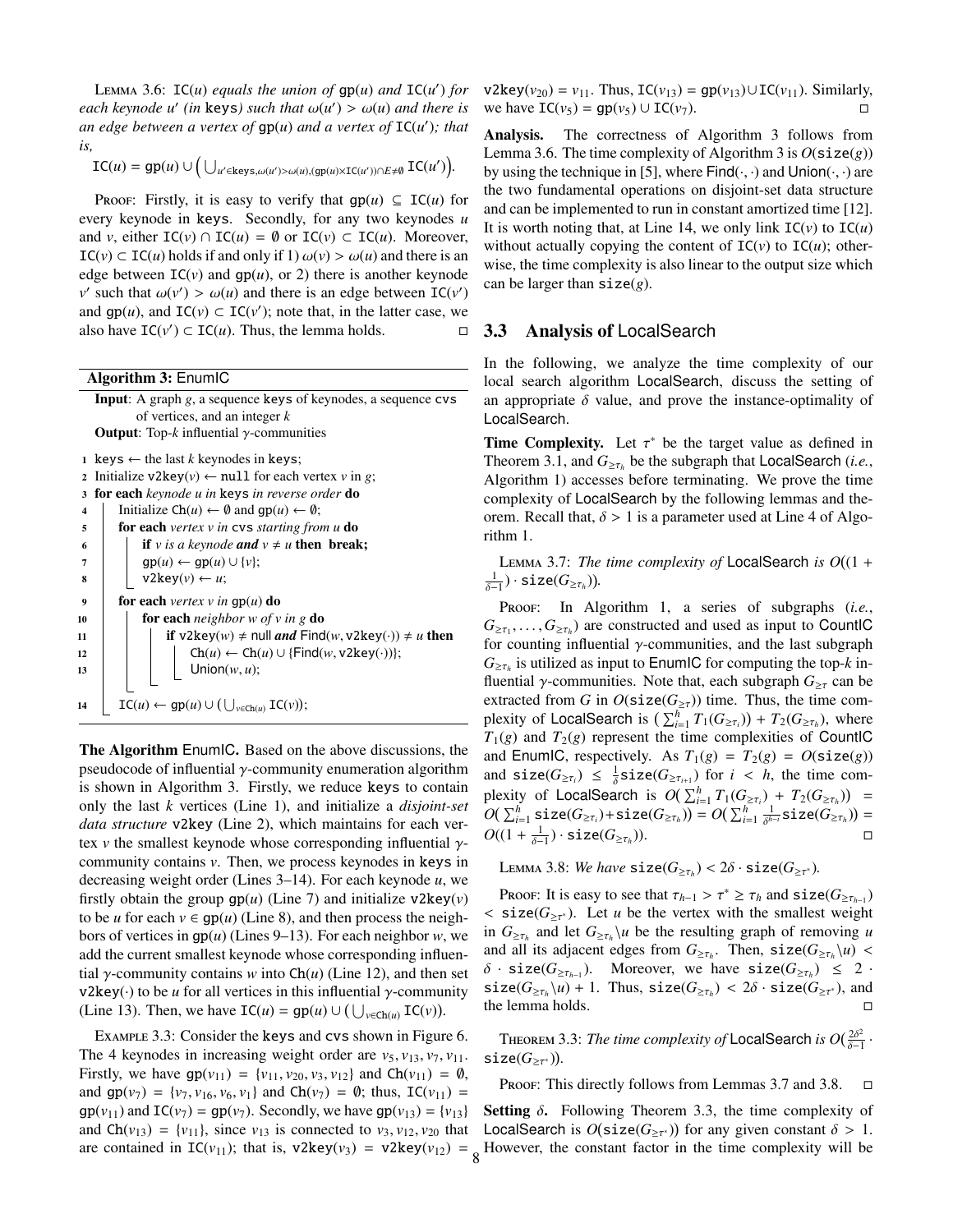different for different values of  $\delta$ . In this paper, we set  $\delta$  as 2, since  $\frac{2\delta^2}{\delta-1}$  $\frac{2\delta^2}{\delta-1}$  achieves the smallest value at  $\delta = 2$ , among all  $\delta$ values larger than 1; note that,  $\frac{2\delta^2}{\delta-1}$  $\frac{2\delta^2}{\delta-1} = 2(1+\delta+\frac{1}{\delta-1}).$ 

Instance-optimality of LocalSearch. Let  $A$  be the class of algorithms that correctly compute top-*k* influential communities *without indexes* and knowing only the vertex weight vector of the graph *G*, while all other information (such as degree/neighbors of a vertex) are obtained through accessing edges of the graph; that is, obtaining the degree of any vertex in  $G_{\geq \tau}$  takes linear time to its number of neighbors in  $G_{\geq \tau}$ . Then, LocalSearch is a member of  $A$ . We prove that LocalSearch is instance-optimal [13] within the class  $\mathcal A$  of algorithms, by the following lemma and theorem.

Lemma 3.9: *Given a graph G, any algorithm in* A *needs to*  $access\ a\ subgraph\ of\ G\ of\ size\ \Omega(\texttt{size}(G_{\geq\tau^*})).$ 

Proof: Let *n* be the number of vertices of  $G_{\geq \tau^*}$ , we prove that any algorithm of  $A$  needs to know the degrees (and thus all neighbors) of at least  $n - \gamma$  vertices of  $G_{\geq \tau^*}$ . Let's consider an arbitrary algorithm *A* that computes the top-*k* influential communities by accessing the full lists of neighbors of only *n*−γ−1 vertices. Let *S* be the set of  $\gamma + 1$  vertices whose lists of neighbors are not accessed in full, and  $\tau<sub>S</sub>$  be the minimum vertex weight of *S*. Then, (1) we have  $\tau_s > \tau^*$  according to the definition of  $\tau^*$  in Theorem 3.1 and the assumption that each vertex has a distinct weight (see Section 2), and (2) the reported top*k* influential communities cannot contain any vertex of *S* since we need to report all the edges of each community. However, *S* itself may form a clique in  $G_{\geq \tau^*}$  such that there is an influential *γ*-community containing *S* with influence value  $τ<sub>S</sub>$ , which is larger than the influence value  $\tau^*$  of one of the *k* reported influential  $\gamma$ -communities; we cannot exclude this possibility without accessing *S* and without indexes. As a result, algorithm *A* is incorrect and does not belong to  $\mathcal{A}$ .

Consequently, for any algorithm  $B$  in  $\mathcal{A}$ , the number of edges of  $G_{\geq \tau^*}$  that are not accessed by *B* is at most  $k^2$ , which is smaller than  $\frac{1}{2}$ **size**( $G_{\geq \tau^*}$ ) since the number of edges in an influential *γ*-community is at least  $k \cdot (k + 1)$ . Thus, *B* needs to access a subgraph of *G* of size  $\Omega$ (size(*G*<sub>>*r*<sup>+</sup>)</sub>). subgraph of *G* of size  $\Omega$ (size(*G*<sub>≥τ<sup>\*</sup>)</sub>) .

Note that, Lemma 3.9 is for the case that each vertex has a distinct weight. This lemma also holds if the number of sameweight vertices is bounded by a constant. This is because the proof of Lemma 3.9 essentially implies the number of unvisited vertices in  $G_{\geq \tau^*}$  with weight larger than  $\tau^*$  is bounded by  $\gamma + 1$ .

Theorem 3.4: LocalSearch *is instance-optimal within the class* A *of algorithms.*

PROOF: This follows from Theorem 3.3 and Lemma 3.9.  $\Box$ 

Remarks. Note that, the time complexity and the instanceoptimality of LocalSearch in above are analyzed based on the assumption that the set  $N_G(u)$  of neighbors of each vertex is pre-partitioned into two disjoint sets,  $N_G^{\geq}(u)$  and  $N_G^{\leq}(u)$  (see Section 3.1), such that any subgraph  $G_{\geq \tau}$  can be extracted in  $O(\text{size}(G_{\geq \tau}))$  time. If this assumption does not hold, then we need to revise the definition of  $G_{\geq \tau}$  to be consisting of all the adjacent edges in *G* for every vertex of  $V_{\geq \tau}$ . Nevertheless, the time complexity and instance-optimality of LocalSearch still <sub>9</sub>

hold based on the revised definition of  $G_{\geq \tau}$ , by using the same arguments as above.

In Algorithm 1, we choose to grow the subgraph  $G_{\geq \tau_i}$  exponentially, based on which we prove the instance-optimality of LocalSearch in above. Another natural choice of grow- $\log G_{\geq \tau_i}$  is that  $\text{size}(G_{\geq \tau_i}) = i \cdot m$  for a constant *m*; that is, add an additional total *m* vertices and edges to the subgraph each time. However, then the time complexity would be  $\left(\sum_{i=1}^{h} T_1(G_{\geq \tau_i})\right) + T_2(G_{\geq \tau_h}) = h^2 \cdot m$  which is super-linear (or even quadratic when  $h \gg m$ ) to the size of the subgraph  $G_{\geq \tau_h}$  accessed by the algorithm, as  $size(G_{\geq \tau_h}) = h \cdot m$ . This validates our choice of exponentially growing *G*≥τ*<sup>i</sup>* .

### 4 A Progressive Approach

In Algorithm 1, as well as in existing global search algorithms in [8, 26, 27], the influential  $\gamma$ -communities are only constructed and reported at the end of an algorithm; that is, the results are only available to the user when the algorithm terminates. Thus, there is a long latency delay between issuing a query and seeing any result. In this section, we propose techniques to compute and report the influential  $\gamma$ -communities progressively in decreasing influence value order. As a byproduct of our progressive approach, the user no longer needs to specify *k* in the query, and can terminate the algorithm once having seen enough results.

A Progressive Framework. Recall that, Algorithm 1 firstly invokes CountIC on a series of subgraphs (*i.e.*,  $G_{\geq \tau_1}, \ldots, G_{\geq \tau_h}$ with  $\tau_1 > \cdots > \tau_h$ ) to determine the proper subgraph for processing, and then invokes EnumIC on the last subgraph *G*≥τ*<sup>h</sup>* to compute and report the top- $k$  influential  $\gamma$ -communities. From Lemma 3.1 we know that, for any two values  $\tau \leq \tau'$ , every influential  $\gamma$ -community in  $G_{\geq \tau'}$  is also an influential  $\gamma$ community in  $G_{\geq \tau}$ . Thus, the influential γ-communities in  $G_{\geq \tau_h}$ can actually be partitioned into influential  $\gamma$ -communities in *G*<sub>≥τ1</sub>, and influential γ-communities in *G*<sub>≥τ*i*</sub></sub> but not in *G*<sub>≥τ*i*−1</sub> for every  $1 < i \leq h$ . As a result, for each  $G_{\geq \tau_i}$  with  $1 \leq i \leq h$ , we can compute and report a set of influential  $\gamma$ -communities.

| Algorithm 4: LocalSearch-P                                           |                                                                                                                                           |  |  |  |  |  |  |  |
|----------------------------------------------------------------------|-------------------------------------------------------------------------------------------------------------------------------------------|--|--|--|--|--|--|--|
| <b>Input:</b> A graph $G = (V, E, \omega)$ , and an integer $\gamma$ |                                                                                                                                           |  |  |  |  |  |  |  |
|                                                                      | <b>Output:</b> Influential $\gamma$ -communities in G in decreasing influence<br>value order                                              |  |  |  |  |  |  |  |
|                                                                      | $1 \tau_1 \leftarrow$ the largest $\tau$ value such that $G_{\geq \tau}$ would contain an                                                 |  |  |  |  |  |  |  |
|                                                                      | influential $\gamma$ -community;                                                                                                          |  |  |  |  |  |  |  |
|                                                                      | 2 $\tau_0 = \tau_{max}$ ; /* $\tau_{max}$ is the largest vertex weight in G                                                               |  |  |  |  |  |  |  |
|                                                                      | $*$ /:                                                                                                                                    |  |  |  |  |  |  |  |
|                                                                      | $i \leftarrow 1$ :                                                                                                                        |  |  |  |  |  |  |  |
|                                                                      | 4 while true do                                                                                                                           |  |  |  |  |  |  |  |
| 5                                                                    | ConstructCVS $(G_{\geq \tau_i}, \gamma, \tau_{i-1});$                                                                                     |  |  |  |  |  |  |  |
| 6                                                                    | Output influential $\gamma$ -communities in                                                                                               |  |  |  |  |  |  |  |
|                                                                      | EnumIC-P( $G_{\geq \tau_i}$ , keys, cvs);                                                                                                 |  |  |  |  |  |  |  |
| 7                                                                    | if $G_{\geq \tau_i} = G$ then break;                                                                                                      |  |  |  |  |  |  |  |
| 8                                                                    | $\tau_{i+1} \leftarrow \max \{ \{\tau \mid \text{size}(G_{\gt \tau}) \geq 2 \cdot \text{size}(G_{\gt \tau_i}) \} \cup \{\tau_{min}\} \};$ |  |  |  |  |  |  |  |
|                                                                      | /* $\tau_{min}$ is the smallest vertex weight in $G \cdot \frac{1}{2}$ ;                                                                  |  |  |  |  |  |  |  |

```
i \leftarrow i + 1;
```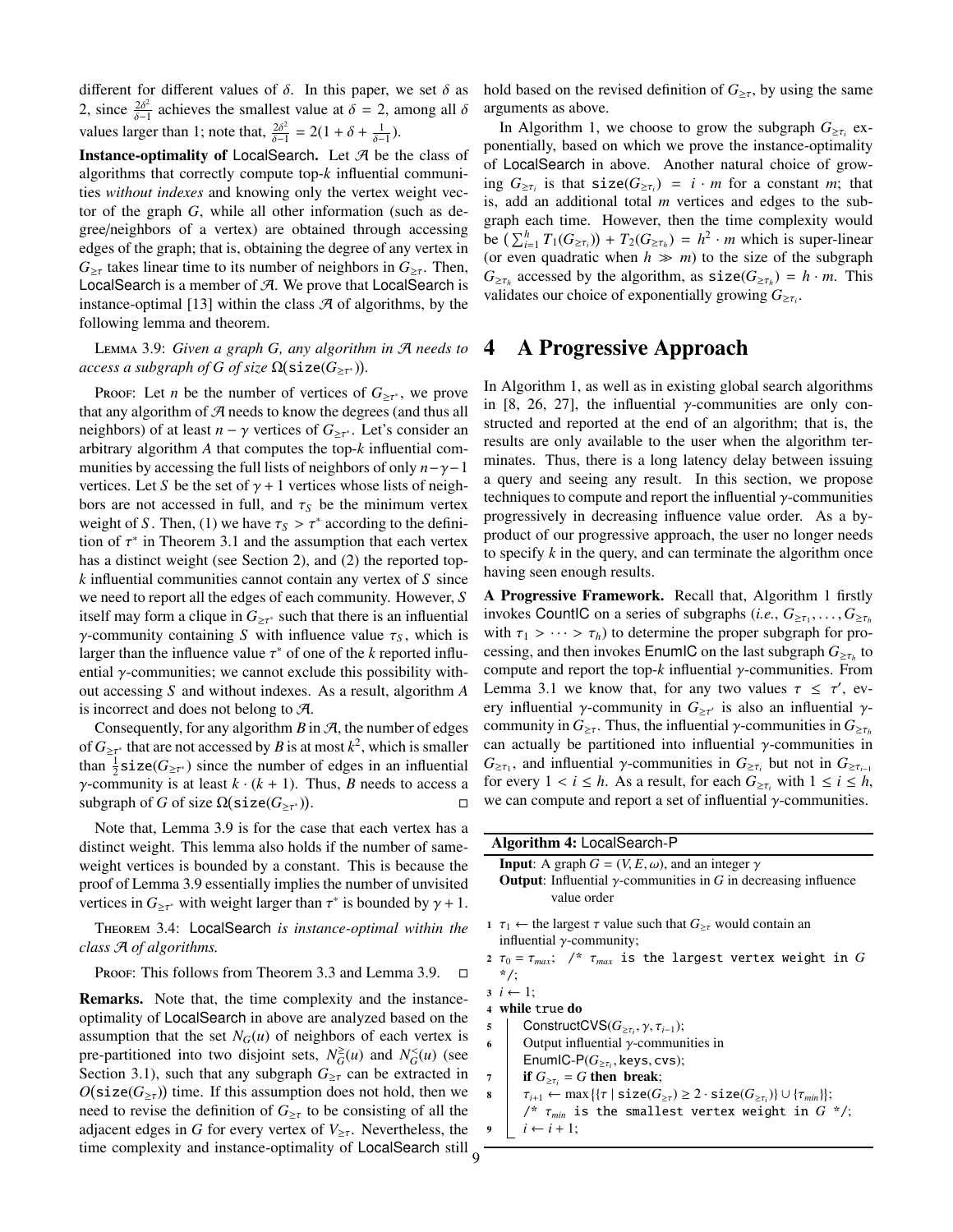Based on the above ideas, our progressive framework is shown in Algorithm 4. We initialize  $\tau_1$  be the largest  $\tau$ value such that  $G_{\geq \tau}$  would contain an influential  $\gamma$ -community (Line 1), and  $\tau_0$  be the largest vertex weight in *G* (Line 2). Then, we iteratively construct the keys and cvs for  $G_{\geq \tau_i}$ (Line 5), compute and report the influential  $\gamma$ -communities in  $G_{\geq \tau_i}$  that are not contained in  $G_{\geq \tau_{i-1}}$  (Line 6), find the next largest  $\tau_{i+1}$  such that the size of  $G_{\geq \tau_{i+1}}$  is at least twice the size of *G*≥τ*<sup>i</sup>* (Line 8), and increment *i* by 1 (Line 9). Note that, Algorithm 4 is terminated either when all influential  $\gamma$ -communities in *G* have been computed (Line 7) or when a user manually terminates it.

| <b>Algorithm 5: ConstructCVS</b>                                                                                                                                                                                                                                                                                                                                                   |  |  |  |  |  |  |
|------------------------------------------------------------------------------------------------------------------------------------------------------------------------------------------------------------------------------------------------------------------------------------------------------------------------------------------------------------------------------------|--|--|--|--|--|--|
| <b>Input:</b> A graph g, an integer $\gamma$ , and a threshold $\tau$                                                                                                                                                                                                                                                                                                              |  |  |  |  |  |  |
| <b>Output:</b> keys and cys                                                                                                                                                                                                                                                                                                                                                        |  |  |  |  |  |  |
| $1 \, g \leftarrow$ compute the y-core of g;<br>2 keys $\leftarrow \emptyset$ :<br>3 CVS $\leftarrow \emptyset$ :<br>4 while $g \neq \emptyset$ do<br>$u \leftarrow \arg \min_{v \in g} \omega(v);$<br>5<br>if $\omega(u) \geq \tau$ then break;<br>6<br>Append $u$ to the end of keys;<br>7<br>Remove( <i>u</i> , <i>g</i> , cvs); /* Compute the y-core of $g \ u$<br>8<br>$^*/$ |  |  |  |  |  |  |
|                                                                                                                                                                                                                                                                                                                                                                                    |  |  |  |  |  |  |

Incrementally Construct cvs. From Algorithm 2, it can be verified that the keys and cvs constructed for  $G_{\geq \tau_i}$  is a suffix of that constructed for  $G_{\geq \tau_{i+1}}$ . Moreover, given the influential  $\gamma$ -communities in  $G_{\geq \tau_i}$  and to compute the influential  $\gamma$ communities that are in  $G_{\geq \tau_{i+1}}$  but not in  $G_{\geq \tau_i}$ , we only need the prefixes of keys and cvs that does not contain any keynodes in  $G_{\geq \tau_i}$ . Thus, we can incrementally construct keys and cvs for  $G_{\geq \tau_{i+1}}$  by terminating the construction once the next keynode belongs to  $G_{\geq \tau_i}$ . The pseudocode of incrementally constructing cvs is shown in Algorithm 5, which is similar to Algorithm 2. But in Algorithm 5, rather than counting the number of influential  $\gamma$ -communities in *g*, we construct the parts of keys and cvs that correspond to keynodes with weights smaller than a given threshold  $\tau$ .

Incrementally Enumerate Influential  $\gamma$ -communities. The pseudocode of incrementally enumerating influential  $\gamma$ communities, denoted by EnumIC-P, is similar to Algorithm 3 with the following differences. Firstly, we retain all keynodes in keys; that is, Line 1 of Algorithm 3 is removed. Secondly, the disjoint-set data structure v2key is a global structure that is shared among different runs of EnumIC-P; moreover, the  $v2key(v)$  of  $v$  is only lazily initialized for vertices in cvs.





Running Example of LocalSearch-P. Consider the graph *G* in Figure 3 with  $\gamma = 3$ , and assume the first graph  $G_{\geq \tau_1}$  obtained by LocalSearch-P is as shown in Figure 4(b). Firstly, Figure 7(a) shows the keys and cvs computed by ConstructCVS for  $G_{\geq \tau_1}$ , from which we can obtain the top-1 influential  $\gamma$ community as  $IC(v_{11}) = \{v_{11}, v_{20}, v_3, v_{12}\}.$  Secondly, Figure 7(b) shows the keys and cvs computed by ConstructCVS for  $G_{\geq \tau_2}$ , where  $v_{11}$  is not included in keys. From the newly constructed keys and cvs, we can obtain the top-2, top-3, and top-4 influential γ-communities as  $IC(v_7)$ ,  $IC(v_{13})$  and  $IC(v_5)$ . Moreover, we can see that the concatenation of the two keys in Figure 7 is the same as the keys in Figure 6; this also holds for cvs.

Time Complexity of LocalSearch-P. For an arbitrary *k*, let  $τ_k^*$  be the largest value such that  $G_{≥τ_k^*}$  contains *k* influential γcommunities. Then, the time complexity of LocalSearch-P is  $O(\text{size}(G_{\geq \tau_k^*}))$  whenever a user terminates the algorithm immediately after reporting  $k$  influential  $\gamma$ -communities for an arbitrary *k*. The reasons are the same as in Section 3.3. Thus, the instance-optimality of LocalSearch carries over to LocalSearch-P.

## 5 Extensions

In this section, we extend our framework and techniques to non-containment community search and to other cohesiveness measures.

#### 5.1 Non-containment Community Search

According to the definition of influential  $\gamma$ -community, it is possible that one influential  $\gamma$ -community is a subgraph of another influential  $\gamma$ -community. The problem of computing top*k* non-containment influential communities is also studied in the literature [8, 26], based on the definition below.

DEFINITION 5.1: [26] Given a graph *G* and an integer  $\gamma$ , an influential γ-community *g* is a *non-containment influential* γ*community* if it satisfies the *non-containment* constraint that none of its subgraph is an influential  $γ$ -community.

It is easy to verify that the set of all non-containment influential  $\gamma$ -communities is disjoint.

Computing Top-*k* Non-containment Influential γcommunities. Our local search framework in Algorithm 1 can be used to compute the *k* non-containment influential  $\gamma$ -communities with the highest influence values, by slightly modifying CountIC (*i.e.*, Algorithm 2) and EnumIC (*i.e.*, Algorithm 3) as follows. Besides keynode, we also define *non-containment keynode* such that there is a one-to-one correspondence between non-containment keynodes and non-containment influential γ-communities. A keynode *u* is a non-containment keynode if every vertex that is removed during running the procedure Remove in Algorithm 2 by giving *u* as input is not connected to any remaining vertex of *g* obtained after finishing the procedure. Thus, we mark *u* as a non-containment keynode after Line 7 of Algorithm 2  $\frac{1}{10}$  if this condition holds. Then, the non-containment influential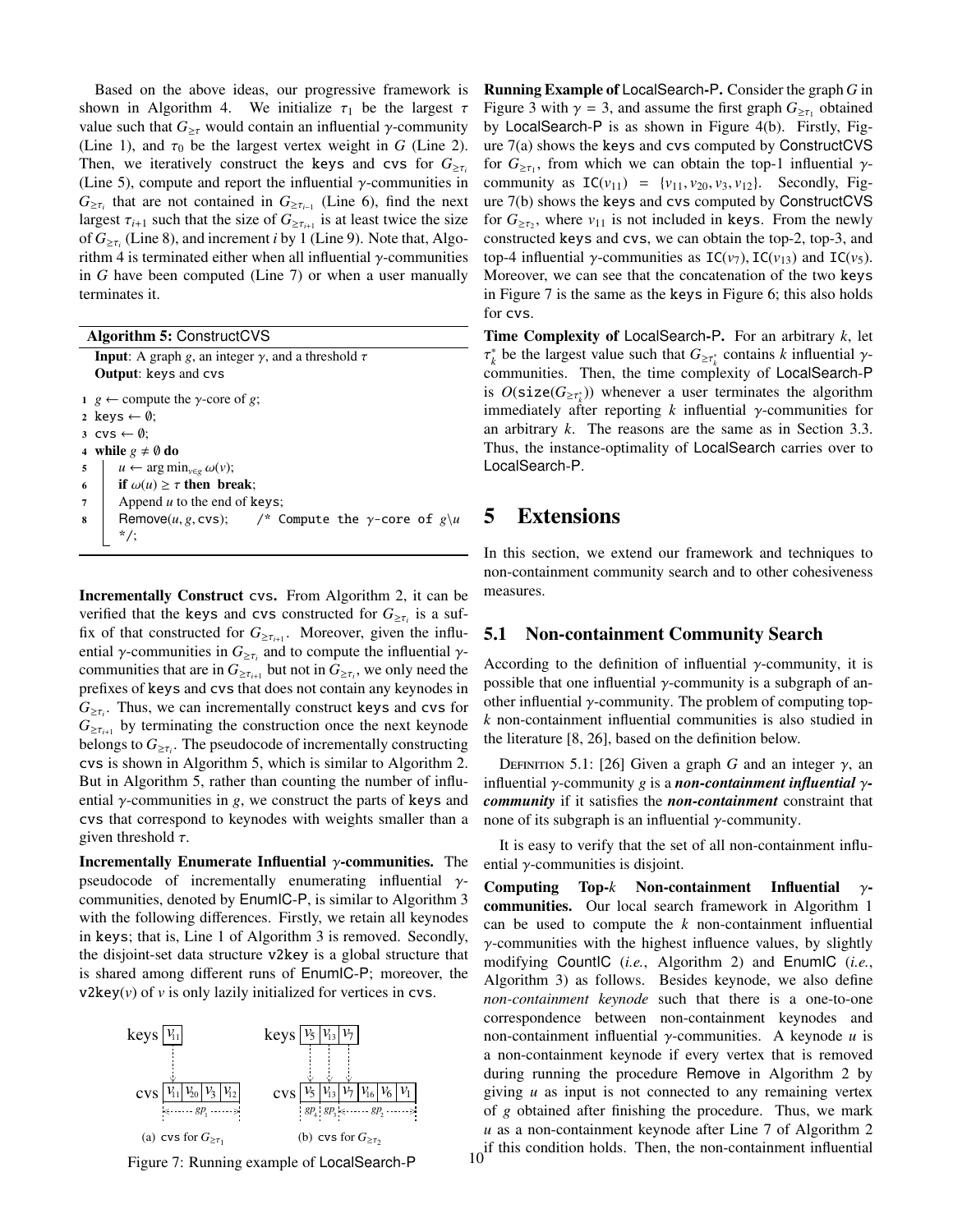γ-community corresponding to a non-containment keynode *u* is exactly  $gp(u)$  (see Section 3.2.2 for the definition of  $gp(\cdot)$ ).

Let  $\tau^*$  be the largest value such that  $G_{\geq \tau^*}$  contains at least *k* non-containment influential  $γ$ -communities. It can be verified that the time complexity of computing top-*k* non-containment influential γ-communities is also  $O(\texttt{size}(G_{\geq \tau^*}))$ . Nevertheless, this subgraph  $G_{\geq \tau^*}$  is no smaller than that for computing top $k$  influential  $\gamma$ -communities, due to the fact that the set of all non-containment influential  $γ$ -communities is a subset of all influential γ-communities. Thus, it is expected that computing top-*k* non-containment influential γ-communities takes longer time than computing top- $k$  influential  $\gamma$ -communities.

#### 5.2 Other Cohesiveness Measures

Our framework in Section 3.1 can also be extended to the general case of top-*k* influential community search regarding other cohesiveness measures. We start with a general definition of influential  $\gamma$ -cohesive community.

DEFINITION 5.2: Given a vertex-weighted graph  $G = (V, E, \omega)$ and a parameter  $\gamma$ , an *influential*  $\gamma$ -cohesive community is a subgraph *g* of *G* such that the following constraints are satisfied.

- *Connected: g* is a connected subgraph;
- *Cohesive:* the cohesiveness value of *g* is at least  $\gamma$ ;
- *Maximal:* there exists no other subgraph *g*' of *G* such that (1)  $g'$  is a supergraph of *g* with  $f(g') = f(g)$ , and (2)  $g'$  is also connected and cohesive.

Note that in the above definition, we do not specify the exact measure of cohesiveness, and it can be any of minimum degree (aka, *k*-core) [32, 34], average degree (aka, edge density) [7, 17], minimum number of triangles each edge participates in (aka, *k*-truss) [11, 31], edge connectivity (aka, *k*-edge connected components) [6, 40], and etc. The influential  $\gamma$ community defined in Section 2 is influential  $\gamma$ -cohesive community where the cohesiveness of a graph is measured by the minimum degree.

A General Framework for Top-*k* Influential Community Search. In order for our framework in Algorithm 1 to be applicable to general top-*k* influential community search regarding other cohesiveness measures, the influential  $\gamma$ -cohesive community should satisfy the following two properties.

- *Property-I:* For any two values  $\tau_1 \leq \tau_2$ , every influential *γ*-cohesive community in  $G_{\geq \tau_2}$  is also an influential *γ*cohesive community in  $G_{\geq \tau_1}$  (similar to Lemma 3.1).
- *Property-II:* For any two values  $\tau_1 \leq \tau_2$  and an influential  $\gamma$ cohesive community *g* in  $G_{\geq \tau_1}$ , if the influence value of *g* is no smaller than  $\tau_2$ , then *g* is also an influential  $\gamma$ cohesive community in  $G_{\geq \tau_2}$  (similar to Lemma 3.2).

It can be verified that our definition of influential  $\gamma$ -cohesive community with any of minimum degree, average degree, minimum number of triangles each edge participates in, and edge connectivity, satisfies the above two properties. Thus, we can prove a similar theorem to Theorem 3.1, as follows.

THEOREM 5.1: Let  $\tau^*$  be the largest value such that  $G_{\geq \tau^*}$  con*tains at least k influential* γ*-cohesive communities. Then, the set of top-k influential* γ*-cohesive communities in G*≥<sup>τ</sup> <sup>∗</sup> *is the set of top-k influential* γ*-cohesive communities in G.*

Proof: This can be proved in a similar way to Theorem 3.1.  $\Box$ 

| Algorithm 6: LocalSearch-General                                             |  |  |  |  |  |
|------------------------------------------------------------------------------|--|--|--|--|--|
| <b>Input:</b> A graph $G = (V, E, \omega)$ , and two integers k and $\gamma$ |  |  |  |  |  |
| <b>Output:</b> Top-k influential $\gamma$ -cohesive communities in G         |  |  |  |  |  |

1  $\tau_1$  ← the largest  $\tau$  value such that  $G_{\geq \tau}$  would contain at least *k* influential  $γ$ -cohesive communities;

 $2 i \leftarrow 1$ ;

3 while CountICC( $G_{\geq \tau_i}$ ,  $\gamma$ ) < *k* and  $G_{\geq \tau_i} \neq G$  do

 $\tau_{i+1} \leftarrow \max\left\{ \{\tau \mid \texttt{size}(G_{\geq \tau}) \geq 2 \cdot \texttt{size}(G_{\geq \tau_i}) \} \cup \{\tau_{min}\} \right\};$ /\* τ*min* is the smallest vertex weight in *G* \*/;

 $\mathbf{5}$   $i \leftarrow i + 1;$ 

6 **return** top- $k$  influential  $\gamma$ -cohesive communities in EnumICC( $G_{\geq \tau_i}$ );

Based on Theorem 5.1, we can easily generalize our local search framework in Algorithm 1 to general top-*k* influential community search regarding other cohesiveness measures as mentioned above. The pseudocode of our general local search framework is shown in Algorithm 6. CountICC and EnumICC are procedures for counting and enumerating the influential  $\gamma$ cohesive communities in a graph, respectively, and only these two procedures need to be specifically designed for different cohesiveness measures.

*Time Complexity.* Let  $T_{Count}(g)$  and  $T_{Enum}(g)$  be the time complexities of CountICC and EnumICC, respectively, for an input graph *g*. The time complexity of Algorithm 6 is as follows.

THEOREM 5.2: *If*  $T_{\text{Count}}$  *is linear or super-linear, then the time*  $complexity$  *of Algorithm 6 is*  $O(T_{Count}(G_{\geq \tau^*}) + T_{Enum}(G_{\geq \tau^*}))$ *, where* τ ∗ *is as defined in Theorem 5.1.*

PROOF: This can be proved in a similar way to the proofs of Lemmas 3.7 and 3.8.  $\Box$ 

Given a graph *g*, a naive approach to CountICC(*g*) for all these cohesiveness measures is iteratively (1) computing the maximal γ-cohesive subgraph of *g* and reassigning it as *g*, and (2) removing the minimum-weight vertex from *g* and marking it as a keynode. This can be optimized by sharing the computation among different iterations (*e.g.*, Algorithm 2); we illustrate the optimized version of CountICC for influential  $\gamma$ -truss community in below.

Case Study of Influential  $\gamma$ -truss Community Search. Now, we illustrate the procedures CountICC and EnumICC for influential  $\gamma$ -cohesive community search, where the cohesiveness of a graph is measured by the minimum number of triangles each edge participates in; that is, the cohesiveness of a graph is  $\gamma$ if every edge of the graph participates in at least  $\gamma$  – 2 triangles [21]. We call this definition as influential  $\gamma$ -truss community.

*The Procedure* CountICC. CountICC counts the number of in-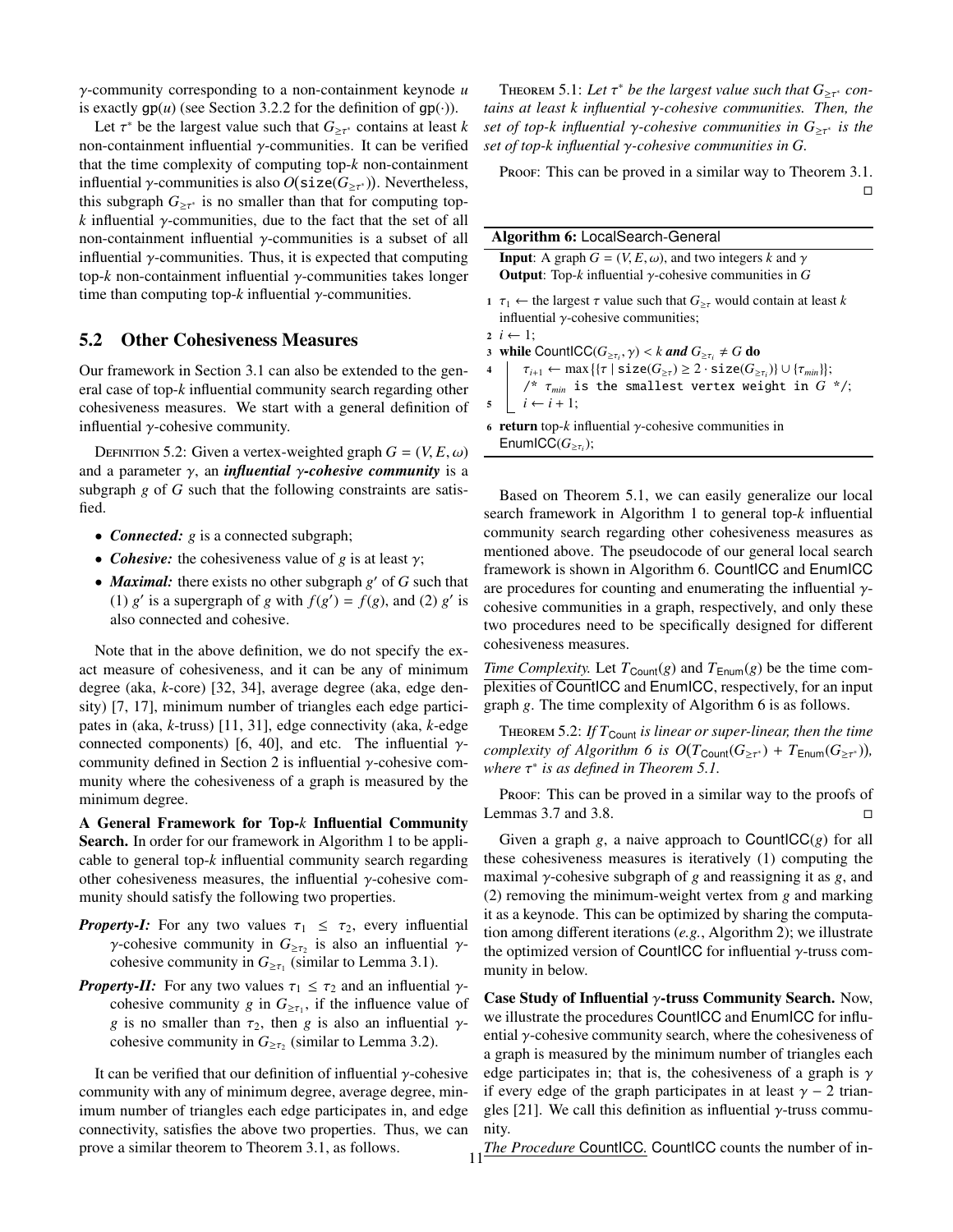Algorithm 7: CountICC

**Input:** A graph *g* and an integer  $\gamma$ **Output:** The number of influential  $\gamma$ -truss communities in *g* <sup>1</sup> *g* ← compute the γ-truss of *g*; 2 keys  $\leftarrow \emptyset$ ; 3  $\text{cvs} \leftarrow \emptyset$ ; 4 while  $g \neq \emptyset$  do 5  $u \leftarrow \arg \min_{v \in g} \omega(v);$ 6 Append  $u$  to the end of keys; /\* Compute the  $\gamma$ -truss of  $g \u$  \*/ <sup>7</sup> for each *adjacent edge* (*u*, *u* 0 ) *of u in g* do  $\mathbf{s}$  | RemoveEdge( $(u, u')$ ,  $g$ , cvs); <sup>9</sup> return |keys|;

fluential  $\gamma$ -truss community in a graph in a similar way to CountIC in Algorithm 2. That is, it also computes the set of keynodes in the graph, and the number of influential  $\gamma$ -truss communities in the graph equals the number of keynodes. In addition, it also computes a sequence cvs of edges which will be used for enumerating the influential  $\gamma$ -truss communities. The pseudocode of CountICC is shown in Algorithm 7. It first reduces the graph *g* to be its  $\gamma$ -truss (Line 1), where isolated vertices are removed. Then, it iteratively removes the minimum-weight vertex from the graph (Line 5) and reduces the resulting graph to be its  $\gamma$ -truss (Lines 7–8). Note that, here the truss computation algorithm iteratively removes edges that participate in less than  $(y - 2)$ -triangles. Thus, cvs consists of a sequence of edges.

It is easy to see that the time complexity of CountICC is the same as that of computing  $\gamma$ -truss of a graph *g*; that is,  $O(|E(g)| \cdot \alpha(g))$  [38]. Here,  $\alpha(g)$  denotes the arboricity of a graph *g* which equals the minimum number of forests needed to cover all edges of *g* [9], and it holds that  $\alpha(g) \le \sqrt{|E(g)|}$ .

*The Procedure* EnumICC*.* Based on the keys and cvs computed by CountICC, the influential  $\gamma$ -truss communities in *g* can also be enumerated in  $O(\text{size}(g))$  time, in a similar way to EnumIC in Algorithm 3. Note that, here the time complexity of EnumICC is smaller than that of CountICC. Nevertheless, this does not contradict our earlier claim that counting influential  $\gamma$ communities is easier than enumerating. This is because, even if we only want to enumerate the communities without counting them, we still need to first invoke CountICC and then invoke EnumICC; that is, some of the computations of EnumICC are actually done by CountICC.

# 6 Experiments

We conduct extensive performance studies to evaluate the efficiency of our local search framework and algorithms. Firstly, regarding main memory algorithms for influential  $\gamma$ community search, we evaluate the following algorithms.

- OnlineAll: the existing global search algorithm in [26].
- Forward: the state-of-the-art global search algorithm in [8].
- Backward: the existing local search algorithm in [8].
- LocalSearch: our *optimal* local search algorithm (Algorithm 1).
- LocalSearch-OA: our local search algorithm by replacing CountIC with OnlineAll.
- LocalSearch-P: our *optimal* and *progressive* local search algorithm (Algorithm 4).

Secondly, we evaluate the following I/O-efficient algorithms.

- OnlineAll-SE: the semi-external version of OnlineAll [27].
- LocalSearch-SE: our semi-external version of LocalSearch-P, where edges are stored on disk (see Remark in Section 3.1).

Thirdly, regarding the extension of our framework to influential  $\gamma$ -truss community search, we evaluate the following two algorithms.

- LocalSearch-Truss: our local search algorithm for computing top- $k$  influential  $\gamma$ -truss communities (Algorithm 6).
- GlobalSearch-Truss: a global search algorithm which first invokes CountICC on the entire graph, and then runs EnumICC for enumerating the top- $k$  influential  $\gamma$ -truss communities.

All algorithms are implemented in C++ and compiled by GNU GCC 4.8.2 with the -O3 flag; the source code of OnlineAll is obtained from the authors of [26] while other algorithms are implemented by us. All experiments are conducted on a machine with an Intel i5 3.20GHz CPU and 16GB main memory.

| Graphs      | #vertices  | #edges        | $d_{max}$ | $d_{ave}$ | $\gamma_{max}$ |
|-------------|------------|---------------|-----------|-----------|----------------|
| Email       | 36,692     | 183,831       | 1,383     | 10.02     | 43             |
| Youtube     | 1,134,890  | 2,987,624     | 28,754    | 5.27      | 51             |
| Wiki        | 1,791,489  | 25,446,040    | 238,342   | 28.41     | 99             |
| Livejournal | 3.997.962  | 34,681,189    | 14,815    | 17.35     | 360            |
| Orkut       | 3,072,627  | 117,185,083   | 33,313    | 76.28     | 253            |
| Arabic      | 22,744,080 | 553,903,073   | 575,628   | 48.71     | 3.247          |
| UK          | 39,459,925 | 783,027,125   | 1,776,858 | 39.69     | 588            |
| Twitter     | 41,652,230 | 1,468,365,182 | 2,997,487 | 70.51     | 2,488          |
|             |            |               |           |           |                |

Table 1: Statistics of real graphs

Real Graphs. We evaluate the algorithms on eight real graphs: Email, Youtube, Wiki, Livejournal, Orkut, Arabic, UK, and Twitter. The first five graphs are downloaded from the Stanford Network Analysis Platform<sup>2</sup>, while the last three are downloaded from the Laboratory of Web Algorithmics<sup>3</sup>. Statistics of the graphs are given in Table 1, where  $\gamma_{max}$  denotes the maximum value such that the graph contains a non-empty  $\gamma_{max}$ -core. The weights of vertices are assigned as their PageRank values with the damping factor being set as  $0.85<sup>4</sup>$ .

Query Parameters. There are two query parameters, *k* and γ. We choose *k* from {5, 10, 20, 50, 100} and γ from {5, 10, 20, 50};  $k = 10$  and  $\gamma = 10$  by default. Note that, as  $\gamma_{max}$  for Email is 43 as shown in Table 1, the largest  $\gamma$  we tested for Email is 40.

 $^{2}$ http://snap.stanford.edu/

 ${}^{3}$ http://law.di.unimi.it/datasets.php

<sup>12 &</sup>lt;sup>4</sup>https://en.wikipedia.org/wiki/PageRank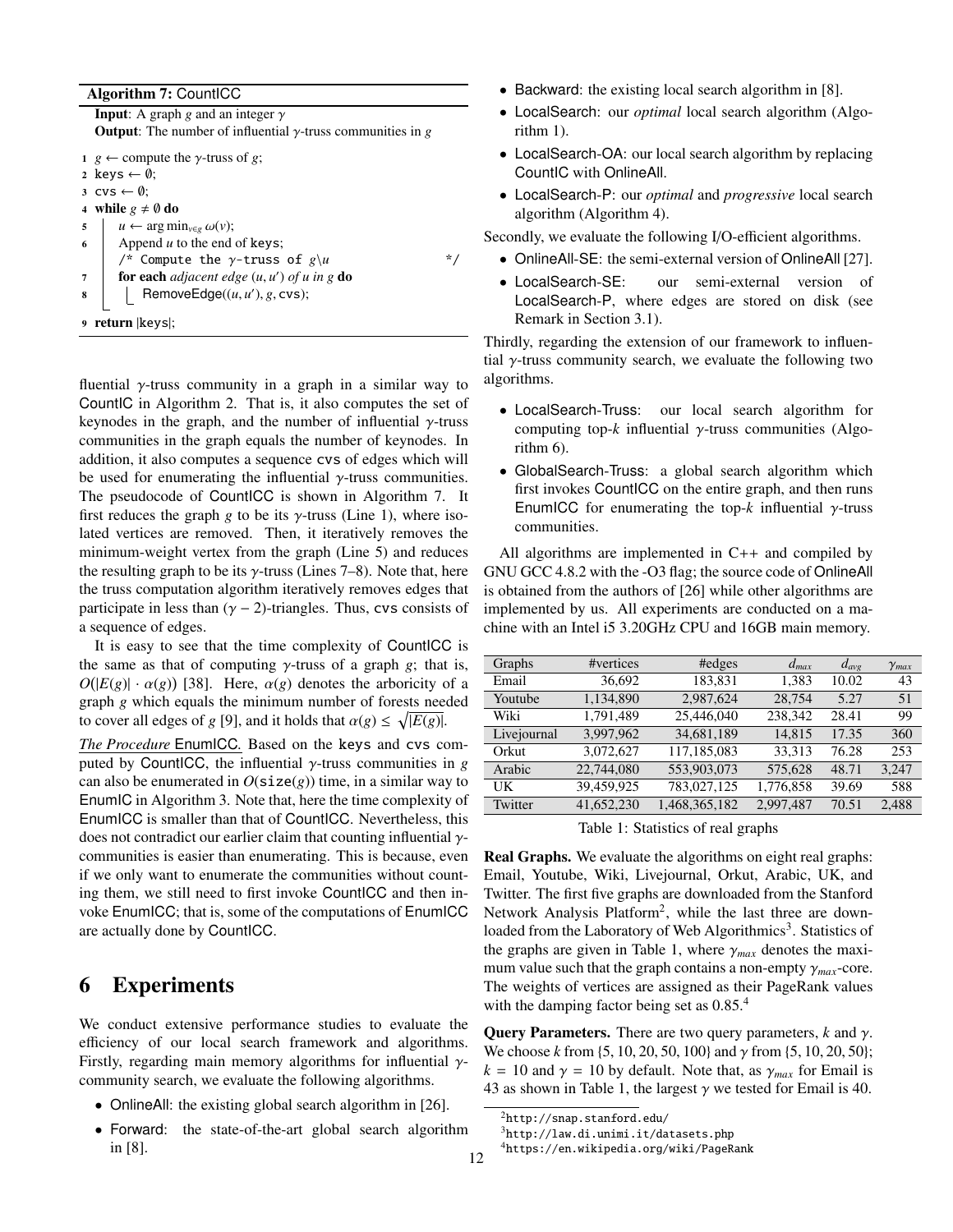

Figure 9: Against existing global search algorithms  $(k = 10, \text{ vary } \gamma)$ 

In each testing, for a query with given  $k$  and  $\gamma$ , we run an algorithm on a graph three times and report the average CPU time in milliseconds. For main memory algorithms, the graph is assumed to be stored in main memory, while for I/O-efficient algorithms, the reported time also includes the I/O time.

#### 6.1 Experimental Results

Eval-I: Against Global Search Algorithms by Varying *k* and  $\gamma$ . In this testing, we evaluate LocalSearch-P against the existing global search algorithms OnlineAll and Forward by varying  $k$  and  $\gamma$ . The processing time of the algorithms by varying  $k$  is shown in Figure 8, where  $\gamma = 10$ . We can see that the processing time of OnlineAll and Forward remains almost the same for different *k* values. This is because, these two algorithms need to process the entire input graph regardless of the value of *k*. On the other hand, LocalSearch-P runs slower for larger *k*, due to our local search framework that needs to access a larger subgraph for computing more influential  $\gamma$ -communities. Nevertheless, LocalSearch-P significantly outperforms OnlineAll and Forward across all different *k* values, and the improvement can be up-to 5 orders of magnitude (*e.g.*, on Orkut). Note that, we omit OnlineAll for Arabic, UK, and Twitter, since it runs out-of-memory for processing these graphs.

The results by varying  $\gamma$  are shown in Figure 9, where  $k = 10$ . Similar to the results in Figure 8, the processing time of OnlineAll and Forward remains almost the same for different  $\gamma$  values. The processing time of LocalSearch-P increases for larger  $\gamma$  value. This is because, the larger the value of γ, the smaller the influence values of the top-*k* influential γcommunities. Thus, LocalSearch-P needs to access a larger subgraph for computing top- $k$  influential  $\gamma$ -communities of larger γ. Nevertheless, LocalSearch-P outperforms OnlineAll and Forward regarding all different values of  $\gamma$ .

We also evaluate the algorithms for large values of *k* and

 $\gamma_{max}$  values (see Table 1). The results are shown in Figure 10, and the trend is similar to that of Figures 8 and 9. Although LocalSearch-P takes more time when  $k$  or  $\gamma$  becomes larger, it still outperforms Forward.

Eval-II: Against Existing Local Search Algorithm Backward. In this testing, we evaluate our local search algorithm LocalSearch-P against the existing local search algorithm Backward. The results are shown in Figure 11. The processing time of LocalSearch-P and Backward increases for larger *k*, since both algorithms need to access and process a larger subgraph for computing more influential γ-communities. Nevertheless, LocalSearch-P consistently outperforms Backward. This is because LocalSearch-P has a linear time complexity regarding the subgraph accessed, while Backward has a quadratic time complexity regarding the subgraph accessed [8]. The improvement of LocalSearch-P over Backward is more evident for larger  $\gamma$ .

Eval-III: Evaluate LocalSearch-P against LocalSearch-OA. In this evaluation, we compare LocalSearch-P against its variant that invokes OnlineAll for counting the number of influential γ-communities in a given graph, denoted LocalSearch-OA. The results in Figure 12 show that LocalSearch outperforms LocalSearch-OA. Thus, we propose a new algorithm CountIC for counting the number of influential  $\gamma$ -communities in a graph without enumerating them.

γ on the two graphs Arabic and Twitter that have the largest LocalSearch-<sup>P</sup> for similar values of <sup>δ</sup> are similar. In general, <sup>13</sup>Eval-IV: Evaluate the exponential growth ratio  $\delta$ . In this testing, we evaluate the performance of LocalSearch-P for different values of the growth ratio  $\delta$ , chosen from {1.5, 2, 3, 4, 8, 16, 32, 64, 128}. The results are shown in Figure 13. Recall from Section 3.3 that, given any constant  $\delta$ , our algorithm LocalSearch-P runs in linear time to  $size(G_{\geq \tau^*})$ , and different values of  $\delta$  will result into different constant in the time complexity. As a result, the running time of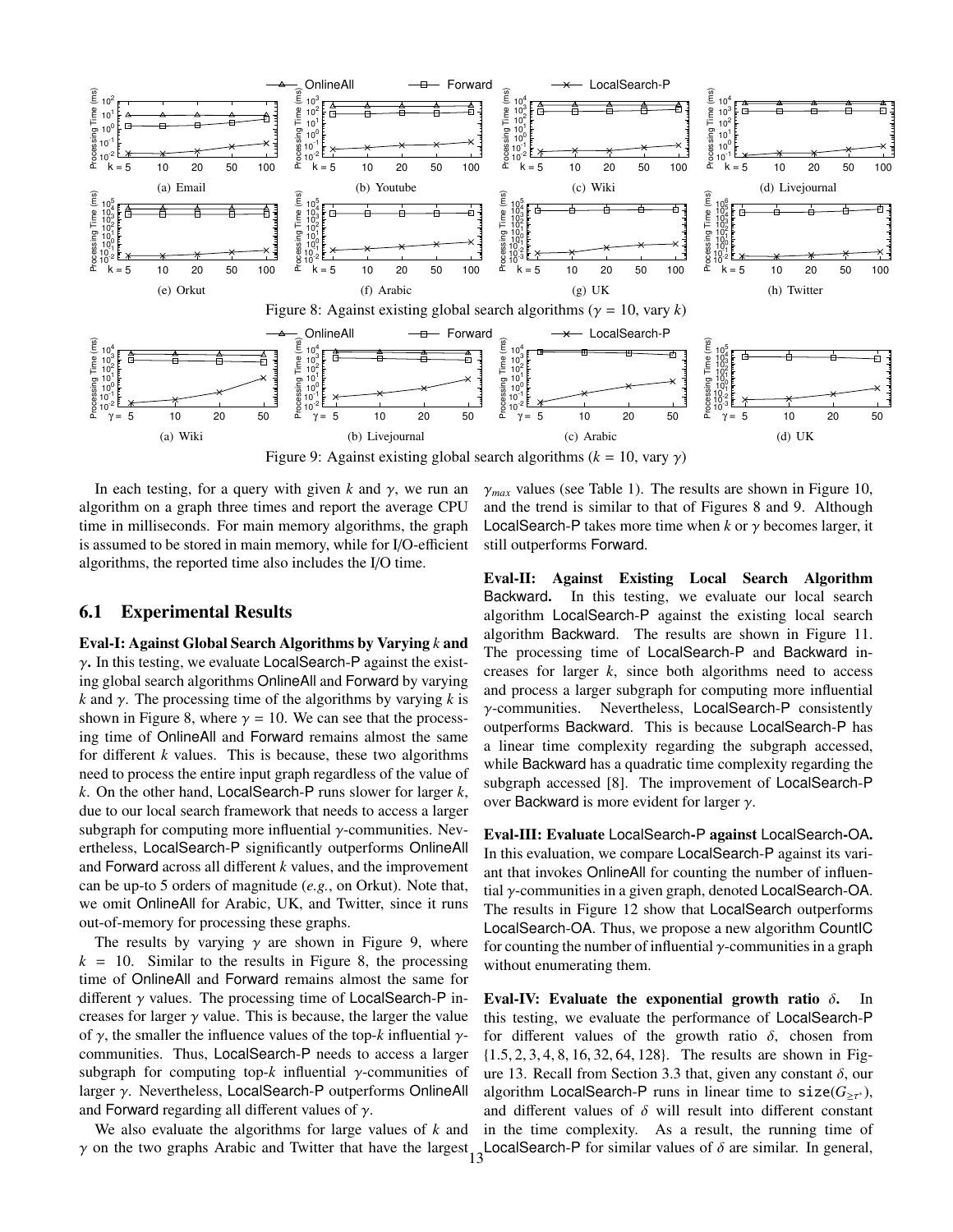

the processing time of LocalSearch-P increases for larger  $\delta$ , and LocalSearch-P performs the best for  $\delta$  being around 2.

Eval-V: Evaluate Our Progressive Approach. In this testing, we evaluate our progressive approach LocalSearch-P against our non-progressive approach LocalSearch. The experimental results regarding enumeration time are shown in Figure 14. Here  $k = 128$ , and the numeration time is the elapsed time from the start of the algorithm until the top-*i* community is reported. As LocalSearch reports the communities one-by-one only at the end of the algorithm, the numeration time for different communities is almost the same. In contrast, LocalSearch progressively computes and reports the communities, and thus the enumeration time increases. As a result, based on our progressive approach LocalSearch-P, the communities are reported to a user progressively as early as possible, and the user can terminate the algorithm once having seen enough communities without the need of specifying *k* in the query.

The results of evaluating the total processing time of LocalSearch-P and LocalSearch by varying *k* are shown in Figure 15. We can see that, LocalSearch-P slightly improves upon LocalSearch, despite that LocalSearch-P has the advantage of progressively reporting the communities. This is because LocalSearch-P shares computations among the processing of different subgraphs.

Eval-VI: Evaluate Our I/O-efficient Algorithm LocalSearch-SE. In this testing, we evaluate our I/Oefficient algorithm LocalSearch-SE against the exiting one OnlineAll-SE, which is a semi-external version of search approach LocalSearch-Truss for processing influential  $14$ 

OnlineAll [27], on two large graphs Arabic and Twitter. OnlineAll-SE iteratively (1) loads as many edges as possible in decreasing weight order from disk to main memory until the memory is full, (2) conducts computation regarding the subgraph in main memory by invoking OnlineAll, and (3) removes from main memory the edges that are already part of communities and thus not needed for the following computations. In this testing, we assume that the main memory can hold 1*GB* of edges in addition to the information regarding vertices. The results of the total processing time are shown in Figure 16. We can clearly see that LocalSearch-SE outperforms OnlineAll-SE, which is a result of our optimal local search framework. Moreover, LocalSearch-SE consumes much smaller main memory compared with OnlineAll-SE, as shown in Figure 17.

Eval-VII: Evaluate Non-containment Queries. Here, we evaluate the efficiency of LocalSearch-P for processing noncontainment queries, as discussed in Section 5.1; that is, compute the top- $k$  influential  $\gamma$ -communities such that none of its subgraph is an influential  $\gamma$ -community [8, 26]. The results of comparing LocalSearch-P with Forward for non-containment queries are shown in Figure 18; note that, here Forward refers to its variant in [8] that computes non-containment communities. We can see that LocalSearch-P clearly outperforms Forward.

Eval-VIII: Evaluate Influential γ-truss Community Search Queries. In this testing, we evaluate the efficiency of our local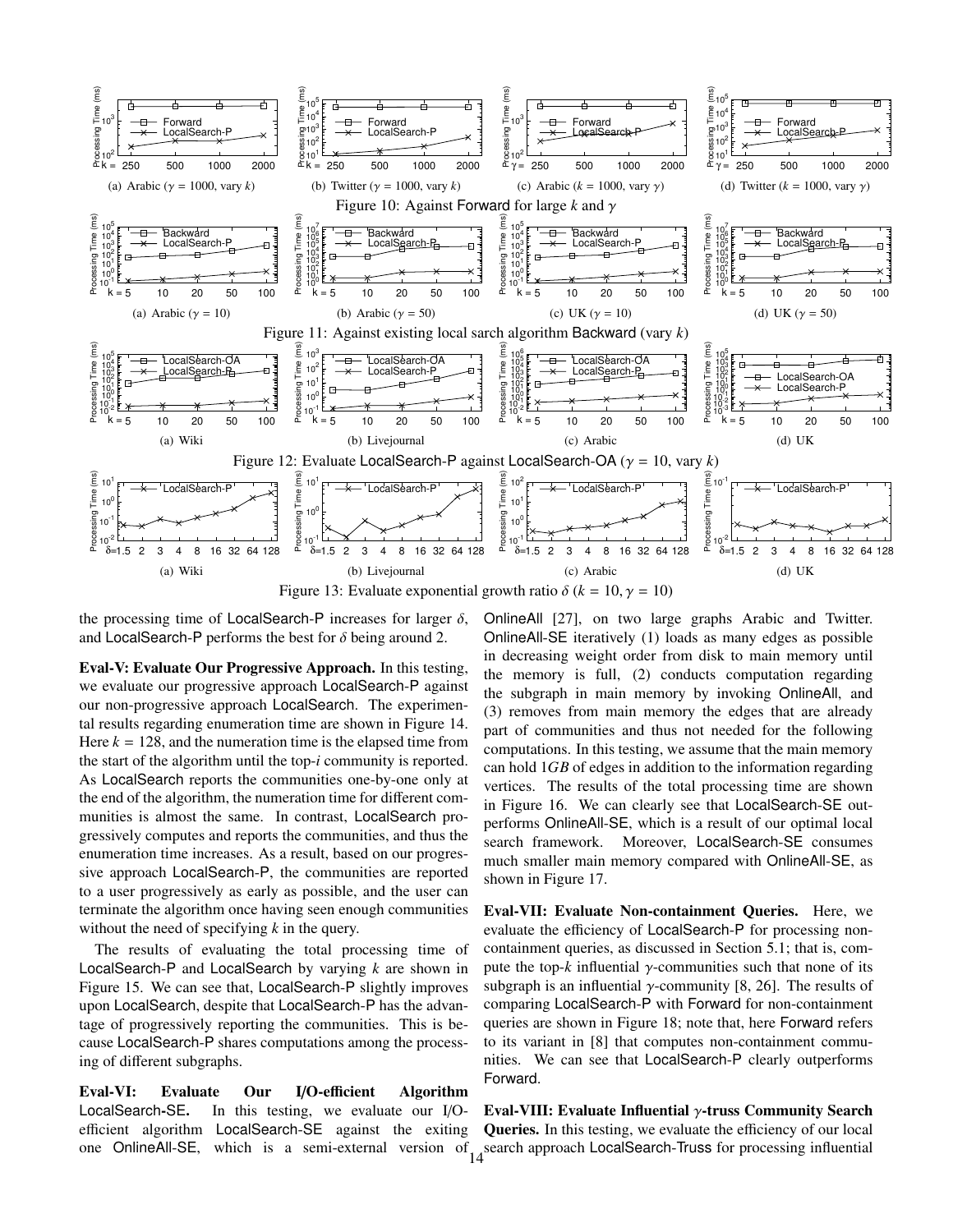

 $\gamma$ -truss community search queries, by comparing with a global search approach GlobalSearch-Truss that traverses the entire graph. The results are shown in Figure 19, where  $\gamma = 10$ . We can see that LocalSearch-Truss significantly outperforms GlobalSearch-Truss. This demonstrates the superiority of our local search framework for general top-*k* influential community search regarding other cohesiveness measures. By comparing Figure 19 with Figure 8, we can see that computing top-*k* influential  $\gamma$ -truss communities generally takes more time than computing top- $k$  influential  $\gamma$ -communities. This is because computing  $\gamma$ -truss communities has a higher time complexity and also processes a larger subgraph of *G*, than computing  $\gamma$ communities.



Eval-IX: Case Study on DBLP. Here, we conduct a case study for the influential  $\gamma$ -community and  $\gamma$ -truss community on a co-author network, DBLP. We extract a co-author graph from DBLP (http://dblp.unitrier.de/xml/) by focusing on the research areas of *Artificial Intelligence*, *Computer Vision*, *Information Retrieval*, *Data Mining*, *Database*, *Machine Learning* and *Natural Language*. Each vertex corresponds to a researcher that has published at least 10 papers in these research areas, and there is an edge between two researchers if they have co-authored at least 3 papers. Weights of vertices are computed as their PageRank values. The top-1 influential 5 community and 6-truss community are shown in Figures 20(a) and 20(b), respectively; note that, the 5-core community of the vertices in Figure 20(a) consists of 1, 148 vertices, as shown in Figure 21. The minimum weight vertex in Figure 20(a) is "Xingfang Wang" which ranks 215 out of 1743 vertices, and the minimum weight vertex in Figure 20(b) is "AnHai Doan" which ranks 339 out of 1743 vertices; note that, the higher the weight of a vertex the smaller its rank. Thus, although influential γ-truss community search can find smaller and denser communities,  $\gamma$ -truss communities usually have smaller influence values than  $\gamma$ -communities since the  $\gamma$ -truss constraint is harder to be satisfied than the  $\gamma$ -core constraint. Note that, for any in-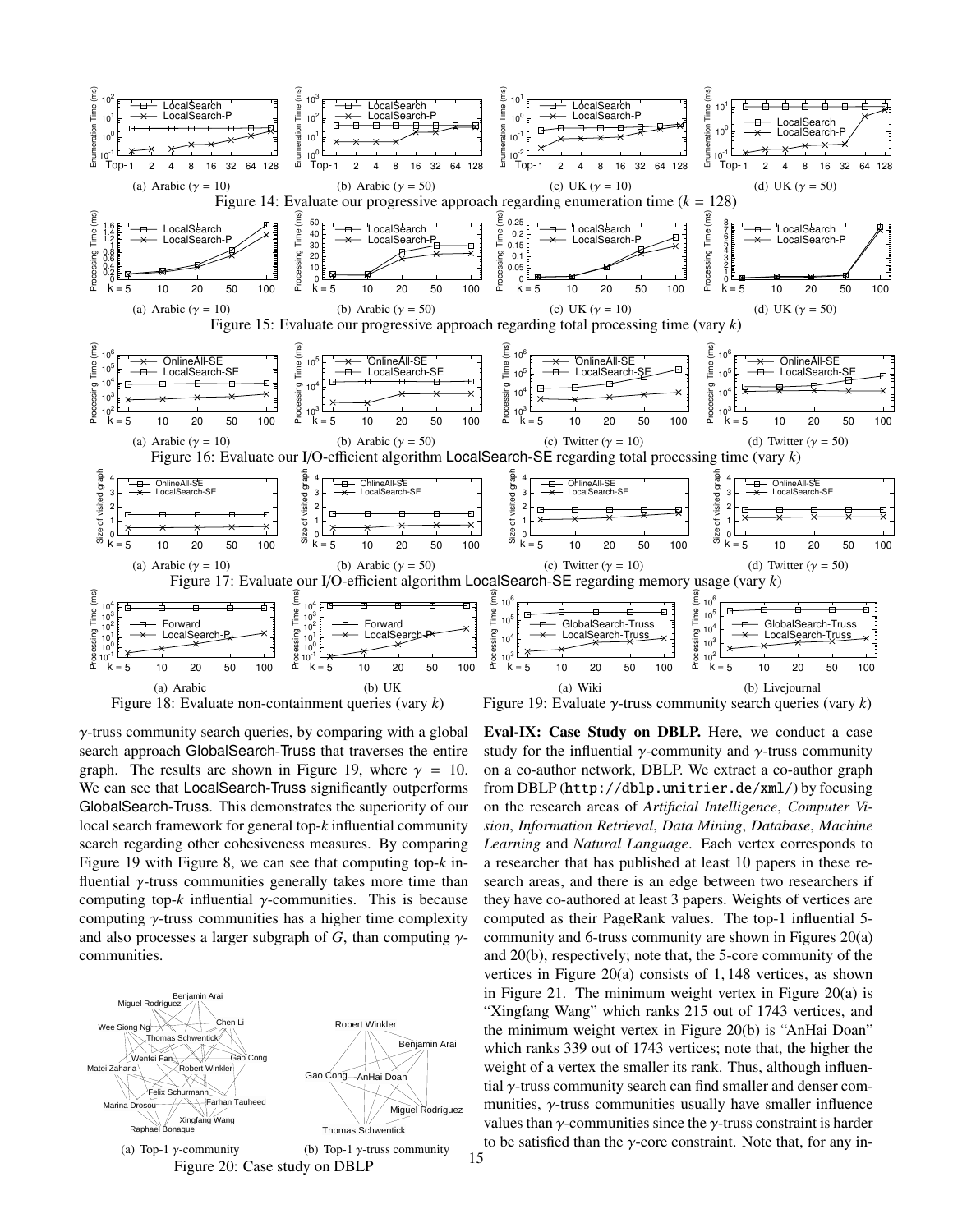fluential *γ*-truss community *g* with influence value  $\tau$ , there is a corresponding ( $\gamma$  – 1)-community with influence value  $\tau$  that contains *g*.

# 7 Conclusion

In this paper, we developed a local search framework for the problem of top-*k* influential community search. We proved that our LocalSearch algorithm for top-*k* influential γ-community search is instance-optimal, in the sense that its time complexity is linearly proportional to the size of the smallest subgraph that a correct algorithm needs to access without indexes. We further proposed techniques to make LocalSearch progressively compute and report the influential  $\gamma$ -communities. We also extended our local search framework to the general case of top*k* influential community search regarding other cohesiveness measures. Extensive empirical studies on real graphs demonstrated the superiority of our local search approach over the existing online search algorithms. One direction of future work is to integrate our techniques to the WebGraph framework [3] to process larger graphs in main memory. Another possible direction is extending our techniques to the case that the vertex weight vector is computed online based on the query; for example, the weight of a vertex is computed as the reciprocal of its shortest distance to the query vertices as studied in [23].

## References

- [1] N. Barbieri, F. Bonchi, E. Galimberti, and F. Gullo. Efficient and effective community search. *Data Min. Knowl. Discov.*, 29(5):1406–1433, 2015.
- [2] E. R. Barnes. An algorithm for partitioning the nodes of a graph. *SIAM Journal on Algebraic Discrete Methods*, 3(4):541–550, 1982.
- [3] P. Boldi and S. Vigna. The WebGraph framework I: Compression techniques. In *Proc. of WWW'04*, pages 595– 601, Manhattan, USA, 2004. ACM Press.
- [4] S. Brohée and J. van Helden. Evaluation of clustering algorithms for protein-protein interaction networks. *BMC Bioinformatics*, 7:488, 2006.
- [5] L. Chang, X. Lin, L. Qin, J. X. Yu, and W. Zhang. Indexbased optimal algorithms for computing steiner components with maximum connectivity. In *Proc. of SIG-MOD'15*, pages 459–474, 2015.
- [6] L. Chang, J. X. Yu, L. Qin, X. Lin, C. Liu, and W. Liang. Efficiently computing k-edge connected components via graph decomposition. In *Proc. SIGMOD'13*, pages 205– 216, 2013.
- [7] M. Charikar. Greedy approximation algorithms for finding dense components in a graph. In *Proc. of APPROX'00*, pages 84–95, 2000.
- [8] S. Chen, R. Wei, D. Popova, and A. Thomo. Efficient computation of importance based communities in web-scale networks using a single machine. In *Proc. of CIKM'16*, 2016.
- [9] N. Chiba and T. Nishizeki. Arboricity and subgraph listing algorithms. *SIAM J. Comput.*, 14(1):210–223, 1985.
- [10] J. J. Cho, Y. Chen, and Y. Ding. On the (co)girth of a connected matroid. *Discrete Applied Mathematics*, 155(18):2456–2470, 2007.
- [11] J. Cohen. Trusses: Cohesive subgraphs for social network analysis. *National Security Agency Technical Report*, page 16, 2008.
- [12] T. H. Cormen, C. E. Leiserson, R. L. Rivest, and C. Stein. *Introduction to Algorithms (3. ed.)*. MIT Press, 2009.
- [13] R. Fagin, A. Lotem, and M. Naor. Optimal aggregation algorithms for middleware. *J. Comput. Syst. Sci.*, 66(4):614–656, 2003.
- [14] M. Fiedler. Algebraic connectivity of graphs. *Czechoslovak Mathematical Journal*, 23(2):298–305, 1973.
- [15] S. Fortunato. Community detection in graphs. *Physics Reports*, 486(3):75 – 174, 2010.
- [16] A. Gajewar and A. D. Sarma. Multi-skill collaborative teams based on densest subgraphs. In *Proc. of ICDM'12*, pages 165–176, 2012.
- [17] A. V. Goldberg. Finding a maximum density subgraph. Technical report, Berkeley, CA, USA, 1984.
- [18] T. Hastie, J. Friedman, and R. Tibshirani. Additive models, trees, and related methods. In *The Elements of Statistical Learning*, pages 257–298. Springer, 2001.
- [19] A. Hlaoui and S. Wang. A direct approach to graph clustering. *Neural Networks and Computational Intelligence*, 4(8):158–163, 2004.
- [20] J. Hu, X. Wu, R. Cheng, S. Luo, and Y. Fang. On minimal steiner maximum-connected subgraph queries. *IEEE Trans. Knowl. Data Eng.*, 29(11):2455–2469, 2017.
- [21] X. Huang, H. Cheng, L. Qin, W. Tian, and J. X. Yu. Querying k-truss community in large and dynamic graphs. In *Proc. of SIGMOD'14*, pages 1311–1322, 2014.
- [22] X. Huang, L. V. S. Lakshmanan, and J. Xu. Community search over big graphs: Models, algorithms, and opportunities. *ICDE Tutorial*, 2017.
- [23] X. Huang, L. V. S. Lakshmanan, J. X. Yu, and H. Cheng. Approximate closest community search in networks. *PVLDB*, 9(4):276–287, 2015.
- [24] B. W. Kernighan and S. Lin. An efficient heuristic procedure for partitioning graphs. *The Bell system technical journal*, 49(2):291–307, 1970.